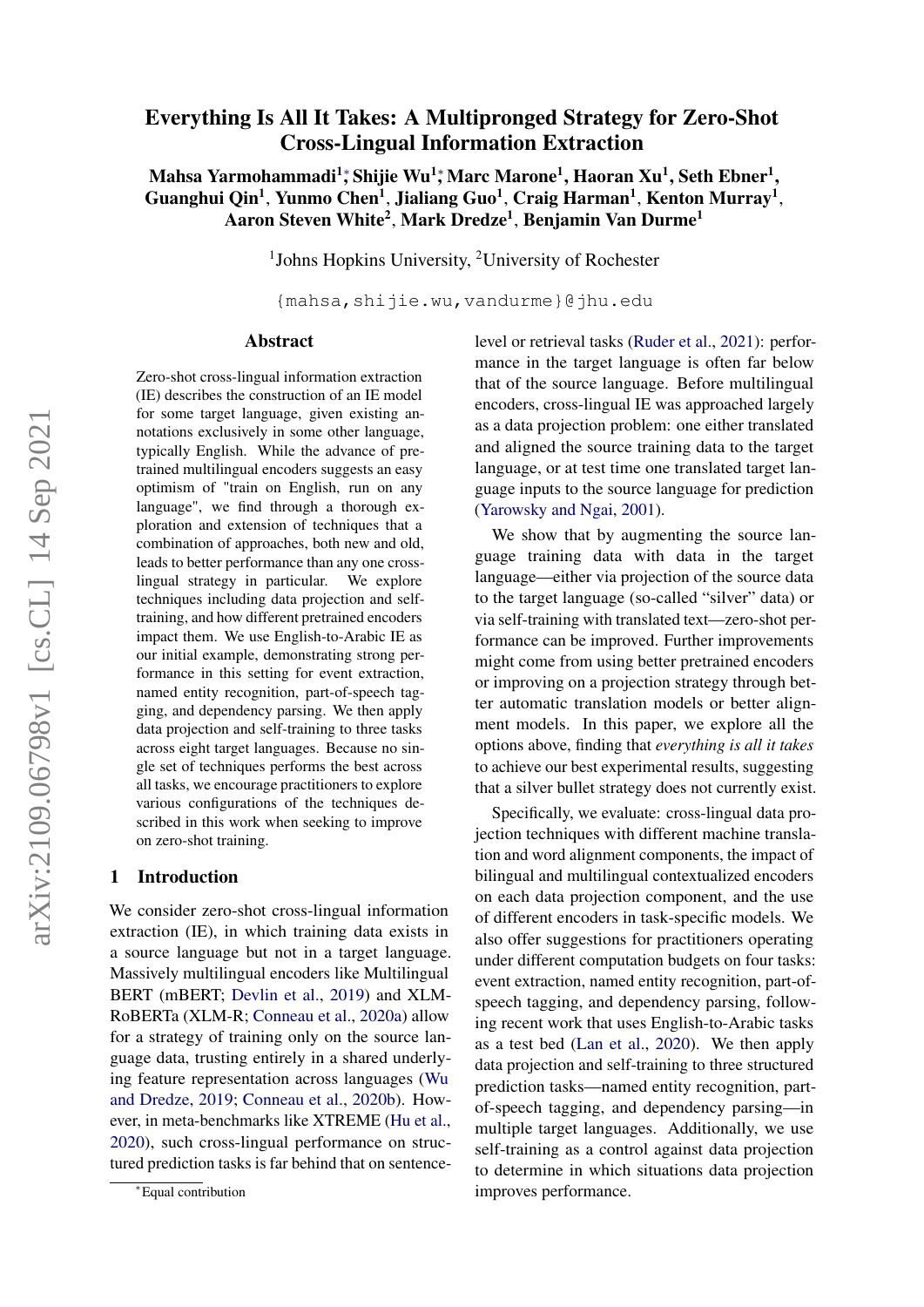<span id="page-1-3"></span>

Figure 1: Process for creating projected "silver" data from source "gold" data (left). Downstream models are trained on a combination of gold and silver data (right). Components in boxes have learned parameters.

Our contributions include the following:

- examination of the impact of statistical and neural word aligners and publicly available and custom machine translation (MT) models on annotation projection,
- examination of the impact of publicly available and custom multilingual and bilingual encoders of different model sizes, both as the basis of models for downstream tasks and as components of word aligners and MT models,
- use of self-training on translated text as a way to automatically create labeled target language data and as a controlled comparison to analyze when data projection helps, and
- extensive experiments demonstrating improvements over zero-shot transfer and analysis showing that the best setup is task dependent.

We also make available models and tools that enabled our analysis.

## 2 Universal Encoders

While massively multilingual encoders like mBERT and XLM-R enable strong zero-shot crosslingual performance [\(Wu and Dredze,](#page-12-0) [2019;](#page-12-0) [Con](#page-9-1)[neau et al.,](#page-9-1) [2020a\)](#page-9-1), they suffer from the curse of multilinguality [\(Conneau et al.,](#page-9-1) [2020a\)](#page-9-1): crosslingual effectiveness suffers as the number of supported languages increases for a fixed model size. We would therefore expect that when restricted to only the source and target languages, a bilingual model should perform better than (or at least on par with) a multilingual model of the same size, assuming both languages have sufficient corpora [\(Wu](#page-12-2) [and Dredze,](#page-12-2) [2020a\)](#page-12-2). If a practitioner is interested in only a small subset of the supported languages, *is the multilingual model still the best option*?

To answer this question, we use English and Arabic as a test bed. In [Table 1,](#page-2-0) we summarize existing publicly available encoders that support both

English and Arabic.<sup>[1](#page-1-0)</sup> Base models are 12-layer Transformers (d\_mode  $1 = 768$ ), and large models are 24-layer Transformers ( $d$ \_model = 1024) [\(Vaswani et al.,](#page-12-3) [2017\)](#page-12-3). As there is no publicly available large English–Arabic bilingual encoder, we train two encoders from scratch, named L64K and L128K, with vocabulary sizes of 64K and 128K, respectively.[2](#page-1-1) With these encoders, we can determine the impacts of model size and the number of supported languages.

## 3 Data Projection

We create silver versions of the data by automatically projecting annotations from source English gold data to their corresponding machine translations in the target language. $3$  Data projection transfers word-level annotations in a source language to a target language via word-to-word alignments [\(Yarowsky et al.,](#page-12-4) [2001\)](#page-12-4). The technique has been used to create cross-lingual datasets for a variety of structured natural language processing tasks, including named entity recognition [\(Stengel-Eskin](#page-12-5) [et al.,](#page-12-5) [2019\)](#page-12-5) and semantic role labeling [\(Akbik](#page-9-3) [et al.,](#page-9-3) [2015;](#page-9-3) [Aminian et al.,](#page-9-4) [2017;](#page-9-4) [Fei et al.,](#page-10-2) [2020\)](#page-10-2).

To create silver data, as shown in [Figure 1,](#page-1-3) we: (1) translate the source text to the target language using the MT system described in Section [5.2,](#page-3-0) (2) obtain word alignments between the original and translated parallel text using a word alignment tool, and (3) project the annotations along the word alignments. We then combine silver target data with gold source data to augment the training set for the structured prediction task.

For step (1), we rely on a variety of source-to-

<span id="page-1-0"></span><sup>&</sup>lt;sup>1</sup>We do not include multilingual T5 [\(Xue et al.,](#page-12-6) [2021\)](#page-12-6) as it is still an open question on how to best utilize text-to-text models for structured prediction tasks [\(Ruder et al.,](#page-11-0) [2021\)](#page-11-0).

<span id="page-1-1"></span><sup>2</sup>L128K available at [https://huggingface.co/](https://huggingface.co/jhu-clsp/roberta-large-eng-ara-128k) [jhu-clsp/roberta-large-eng-ara-128k](https://huggingface.co/jhu-clsp/roberta-large-eng-ara-128k)

<span id="page-1-2"></span><sup>3</sup>Code available at [https://github.com/](https://github.com/shijie-wu/crosslingual-nlp) [shijie-wu/crosslingual-nlp](https://github.com/shijie-wu/crosslingual-nlp)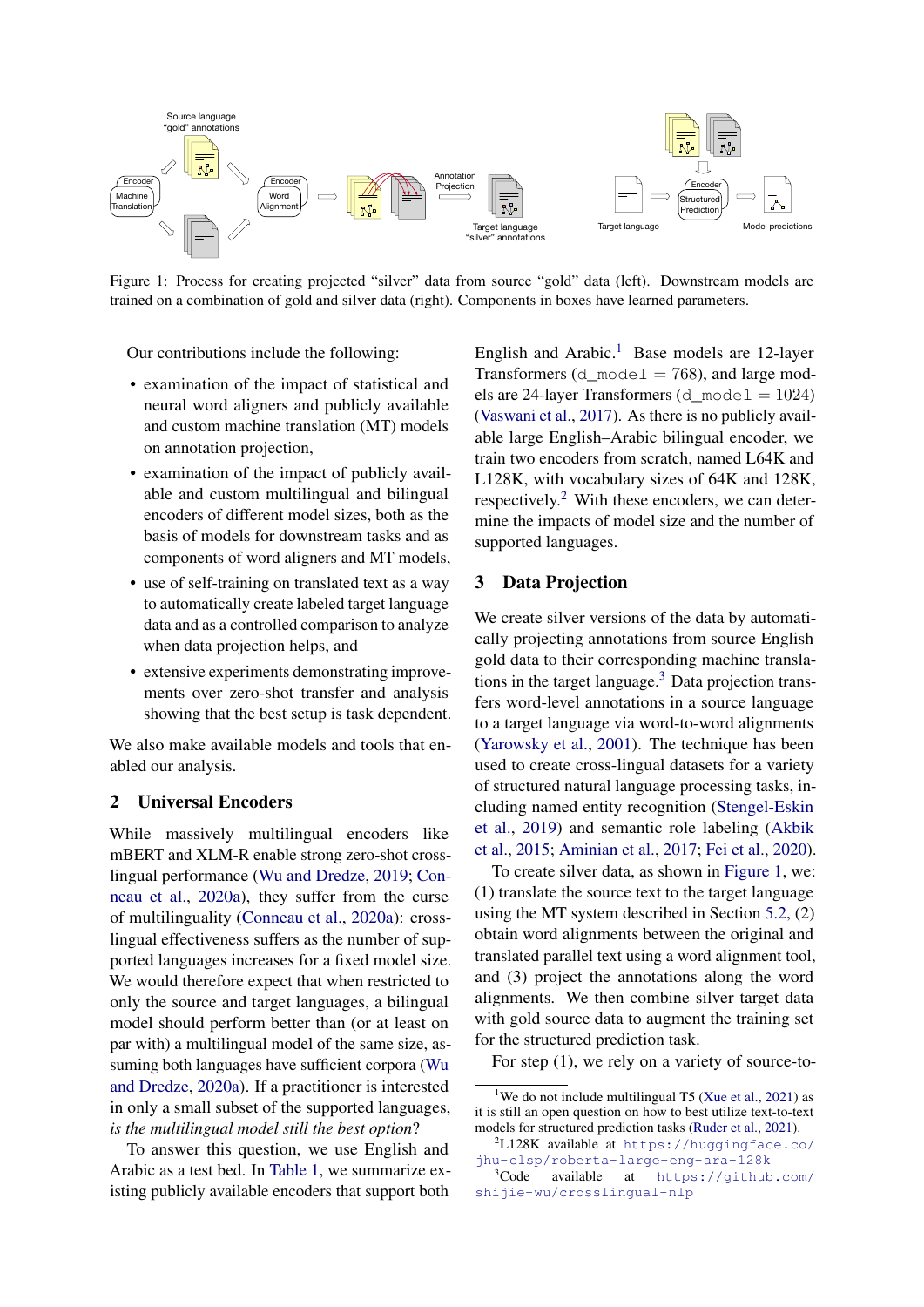<span id="page-2-0"></span>

|                     | <b>Base</b>                             | Large                                      |
|---------------------|-----------------------------------------|--------------------------------------------|
| <b>Multilingual</b> | mBERT                                   | XLM-R                                      |
| <b>Bilingual</b>    | (Devlin et al.)<br>GBv4<br>(Lan et al.) | (Conneau et al.)<br>L64K & L128K<br>(Ours) |

Table 1: Encoders supporting English and Arabic.

target MT systems. To potentially leverage monolingual data, as well as contextualized cross-lingual information from pretrained encoders, we feed the outputs of the final layer of frozen pretrained encoders as the inputs to the MT encoders. We consider machine translation systems: (i) whose parameters are randomly initialized, (ii) that incorporate information from massively multilingual encoders, and (iii) that incorporate information from bilingual encoders that have been trained on only the source and target languages.

After translating source sentences to the target language, in step (2) we obtain a mapping of the source words to the target words using publicly available automatic word alignment tools. Similarly to our MT systems, we incorporate contextual encoders in the word aligner. We hypothesize that better word alignment yields better silver data, and better information extraction consequently.

For step (3), we apply direct projection to transfer labels from source sentences to target sentences according to the word alignments. Each target token receives the label of the source token aligned to it (token-based projection). For multi-token spans, the target span is a contiguous span containing all aligned tokens from the same source span (spanbased projection), potentially including tokens not aligned to the source span in the middle. Three of the IE tasks we consider—ACE, named entity recognition, and BETTER—use span-based projection, and we filter out projected target spans that are five times longer than the source spans. Two syntactic tasks—POS tagging and dependency parsing use token-based projection. For dependency parsing, following [Tiedemann et al.](#page-12-7) [\(2014\)](#page-12-7), we adapt the disambiguation of many-to-one mappings by choosing as the head the node that is highest up in the dependency tree. In the case of a non-aligned dependency head, we choose the closest aligned ancestor as the head.

To address issues like translation shift, filtered projection [\(Akbik et al.,](#page-9-3) [2015;](#page-9-3) [Aminian et al.,](#page-9-4) [2017\)](#page-9-4) has been proposed to obtain higher precision but lower recall projected data. To maintain the same amount of silver data as gold data, in this study we do not use any task-specific filtered projection methods to remove any sentence.

## 4 Tasks

We employ our silver dataset creation approach on a variety of tasks.[4](#page-2-1) For English–Arabic experiments, we consider ACE, BETTER, NER, POS tagging, and dependency parsing. For multilingual experiments, we consider NER, POS tagging, and dependency parsing. We use English as the source language and 8 typologically diverse target languages: Arabic, German, Spanish, French, Hindi, Russian, Vietnamese, and Chinese. Because of the high variance of cross-lingual transfer [\(Wu](#page-12-8) [and Dredze,](#page-12-8) [2020b\)](#page-12-8), we report the average test performance of three runs with different predefined random seeds (except for ACE).<sup>[5](#page-2-2)</sup> For model selection and development, we use the English dev set in the zero-shot scenario and the combined English dev and silver dev sets in the silver data scenario.

## 4.1 ACE

Automatic Content Extraction (ACE) 2005 [\(Walker](#page-12-9) [et al.,](#page-12-9) [2006\)](#page-12-9) provides named entity, relation, and event annotations for English, Chinese, and Arabic. We conduct experiments on English as the source language and Arabic as the target language. We use the OneIE framework [\(Lin et al.,](#page-10-3) [2020\)](#page-10-3), a joint neural model for information extraction, which has shown state-of-the-art results on all subtasks. We use the same hyperparameters as in [Lin](#page-10-3) [et al.](#page-10-3) [\(2020\)](#page-10-3) for all of our experiments. We use the OneIE scoring tool to evaluate the prediction of entities, relations, event triggers, event arguments, and argument roles. For English, we use the same English document splits as [\(Lin et al.,](#page-10-3) [2020\)](#page-10-3). That work does not consider Arabic, so for Arabic we use the document splits from [\(Lan et al.,](#page-10-1) [2020\)](#page-10-1).

## 4.2 Named Entity Recognition

We use WikiAnn [\(Pan et al.,](#page-11-1) [2017\)](#page-11-1) for English– Arabic and multilingual experiments. The labeling scheme is BIO with 3 types of named entities: PER, LOC, and ORG. On top of the encoder, we use a linear classification layer with softmax to obtain word-level predictions. The labeling is word-level

<span id="page-2-1"></span><sup>4</sup> See [Appendix A](#page-14-0) for dataset statistics and fine-tuning hyperparameters for each task.

<span id="page-2-2"></span><sup>&</sup>lt;sup>5</sup>We report one run for ACE due to long fine-tuning time.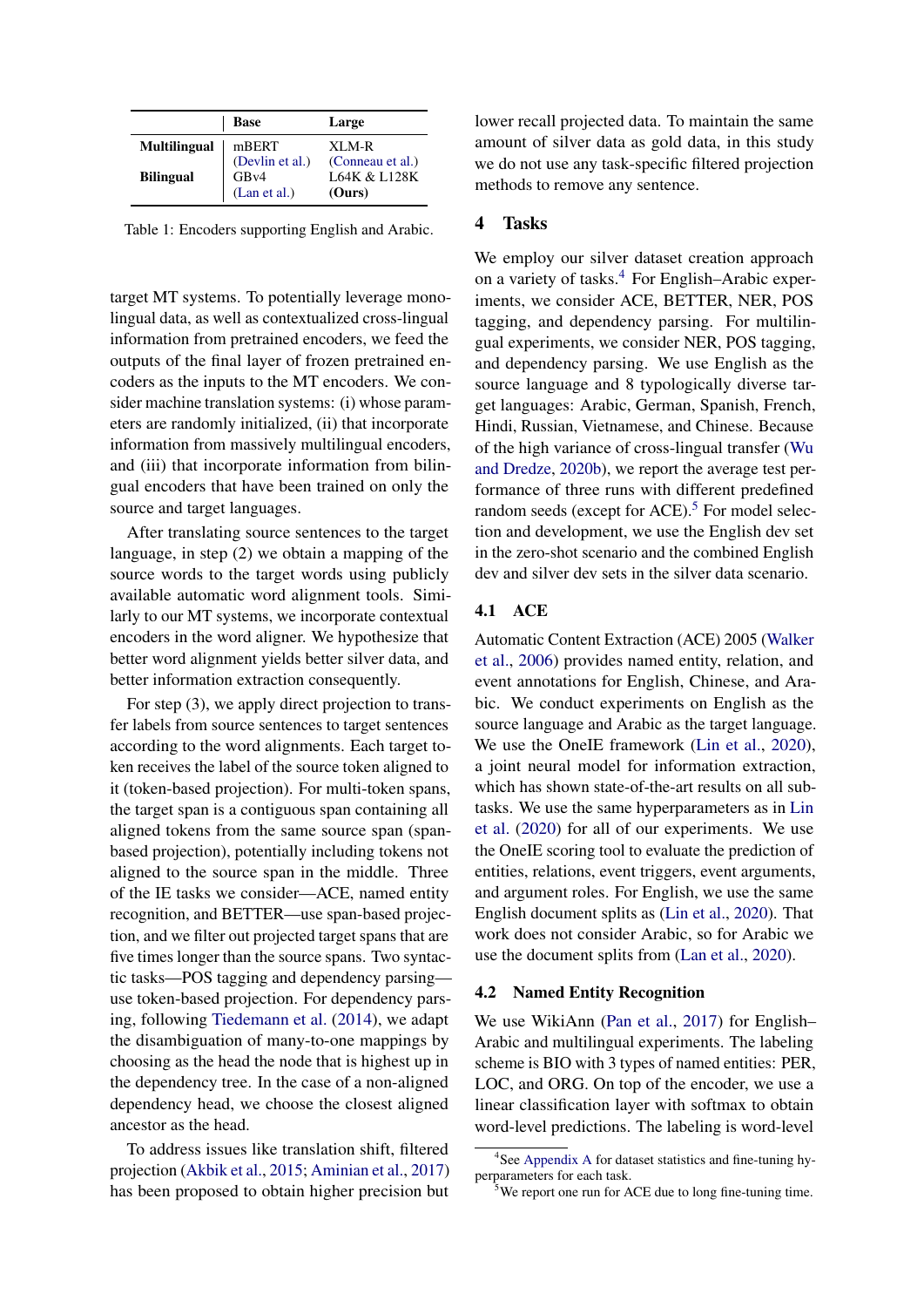while the encoders operate at subword-level, thus, we mask the prediction of all subwords except for the first one. We evaluate NER performance by F1 score of the predicted entity.

## 4.3 Part-of-speech Tagging

We use the Universal Dependencies (UD) Treebank  $(v2.7;$  [Zeman et al.,](#page-12-10) [2020\)](#page-12-10).<sup>[6](#page-3-1)</sup> Similar to NER, we use a word-level linear classifier on top of the encoder, and evaluate performance by the accuracy of predicted POS tags.

### 4.4 Dependency Parsing

We use the same treebanks as the POS tagging task. For the task-specific layer, we use the graphbased parser of [Dozat and Manning](#page-9-5) [\(2016\)](#page-9-5), but replace their LSTM encoder with our encoders of interest. We follow the same policy as that in NER for masking non-first subwords. We predict only the universal dependency labels, and we evaluate performance by labeled attachment score (LAS).

## 4.5 BETTER

The Better Extraction from Text Towards Enhanced Retrieval (BETTER) Program[7](#page-3-2) develops methods for extracting increasingly fine-grained semantic information in a target language, given gold annotations only in English. We focus on the coarsest "Abstract" level, where the goal is to identify events and their agents and patients. The documents come from the news-specific portion of Common Crawl. We report the program-defined "combined F1" metric, which is the product of "event match F1" and "argument match F1", which are based on an alignment of predicted and reference event structures.

To find all events in a sentence and their corresponding arguments, we model the structure of the events as a tree, where event triggers are children of the "virtual root" of the sentence and arguments are children of event triggers [\(Cai et al.,](#page-9-6) [2018\)](#page-9-6). Each node is associated with a span in the text and is labeled with an event or argument type label.

We use a model for event structure prediction that has three major components: a contextualized encoder, tagger, and typer  $(Xia et al., 2021)<sup>8</sup>$  $(Xia et al., 2021)<sup>8</sup>$  $(Xia et al., 2021)<sup>8</sup>$  $(Xia et al., 2021)<sup>8</sup>$  $(Xia et al., 2021)<sup>8</sup>$  $(Xia et al., 2021)<sup>8</sup>$  The tagger is a BiLSTM-CRF BIO tagger [\(Panchen](#page-11-2)[drarajan and Amaresan,](#page-11-2) [2018\)](#page-11-2) trained to predict child spans conditioned on parent spans and labels. The typer is a feedforward network whose inputs are a parent span representation, parent label embedding, and child span representation. The tree is produced level-wise at inference time, first predicting event triggers, typing them, and then predicting arguments conditioned on the typed triggers.

## 5 Experiments

## 5.1 Universal Encoders

We train two English–Arabic bilingual encoders.[9](#page-3-4) Both of them are 24-layer Transformers  $(d \mod 1 = 1024)$ , the same size as XLM-R large. We use the same Common Crawl corpus as XLM-R for pretraining. Additionally, we also use English and Arabic Wikipedia, Arabic Gigaword [\(Parker et al.,](#page-11-3) [2011\)](#page-11-3), Arabic OSCAR [\(Or](#page-11-4)[tiz Suárez et al.,](#page-11-4) [2020\)](#page-11-4), Arabic News Corpus [\(El-](#page-10-4)[Khair,](#page-10-4) [2016\)](#page-10-4), and Arabic OSIAN [\(Zeroual et al.,](#page-13-0) [2019\)](#page-13-0). In total, we train with 9.2B words of Arabic text and 26.8B words of English text, more than either XLM-R (2.9B words/23.6B words) or GBv4 (4.3B words/6.1B words).<sup>[10](#page-3-5)</sup> We build two English–Arabic joint vocabularies using SentencePiece [\(Kudo and Richardson,](#page-10-5) [2018\)](#page-10-5), resulting in two encoders: L64K and L128K. For the latter, we additionally enforce coverage of all Arabic characters after normalization.

## <span id="page-3-0"></span>5.2 Machine Translation

For all of our MT experiments, we use a dataset of 2M sentences from publicly available data including the UN corpus, Global Voices, wikimatrix, and newscommentary11 [\(Ziemski et al.,](#page-13-1) [2016;](#page-13-1) [Proko](#page-11-5)[pidis et al.,](#page-11-5) [2016;](#page-11-5) [Schwenk et al.,](#page-11-6) [2021;](#page-11-6) [Callison-](#page-9-7)[Burch et al.,](#page-9-7) [2011\)](#page-9-7). We pre-filtered the data using LASER scores to ensure high quality translations are used for our bitext [\(Schwenk and Douze,](#page-11-7) [2017;](#page-11-7) [Thompson and Post,](#page-12-12) [2020\)](#page-12-12).

All of our systems are based on the Transformer architecture [\(Vaswani et al.,](#page-12-3)  $2017$ ).<sup>[11](#page-3-6)</sup> Our baseline system uses a joint English–Arabic vocabulary with 32k BPE operations [\(Sennrich et al.,](#page-11-8) [2016\)](#page-11-8). The public system is a publicly released model that has been demonstrated to perform well [\(Tiedemann,](#page-12-13)

<span id="page-3-1"></span><sup>&</sup>lt;sup>6</sup>We use the following treebanks: Arabic-PADT, German-GSD, English-EWT, Spanish-GSD, French-GSD, Hindi-HDTB, Russian-GSD, Vietnamese-VTB, and Chinese-GSD.

<span id="page-3-2"></span><sup>7</sup>[https://www.iarpa.gov/index.php/](https://www.iarpa.gov/index.php/research-programs/better) [research-programs/better](https://www.iarpa.gov/index.php/research-programs/better)

<span id="page-3-3"></span> $8Code$  available at [https://github.com/](https://github.com/hiaoxui/span-finder) [hiaoxui/span-finder](https://github.com/hiaoxui/span-finder)

<span id="page-3-4"></span> $^{9}$ Details of pretraining can be found in [Appendix B.](#page-14-1)

<span id="page-3-5"></span><sup>&</sup>lt;sup>10</sup>We measure word count with  $wc -w$ .

<span id="page-3-6"></span><sup>&</sup>lt;sup>11</sup>See [Appendix C](#page-15-0) for a full list of hyperparameters.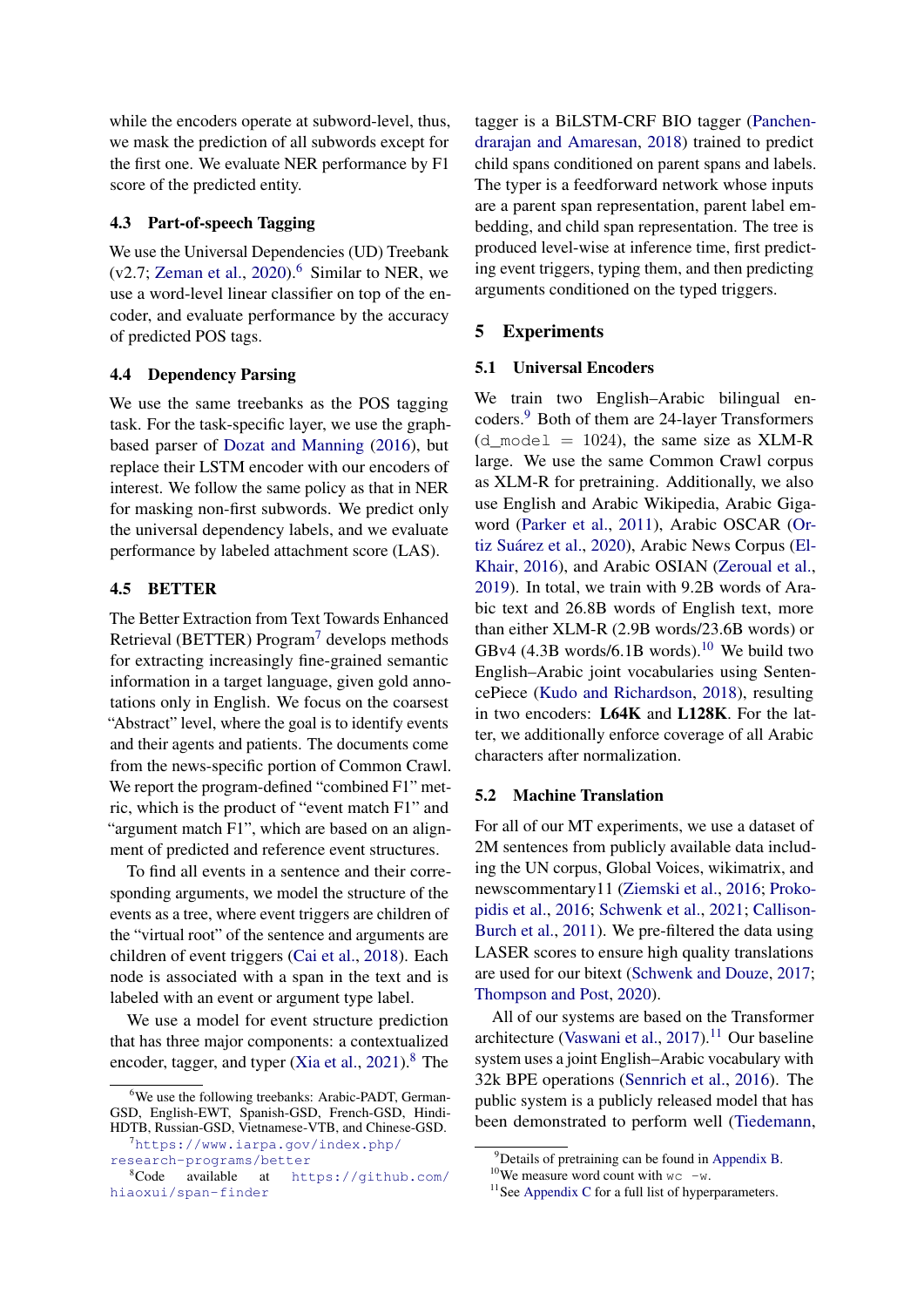$2020$ ).<sup>[12](#page-4-0)</sup> The other systems use contextualized embeddings from frozen pretrained language models as inputs to the encoder. For the decoder vocabulary, these systems all use the GBv4 vocabulary regardless of which pretrained language model was used to augment the encoder.

Incorporating Pretrained LMs In order to make use of the pretrained language models, we use the output of the last layer of the encoder. A traditional NMT system uses a prespecified, fixed size vocabulary with randomly initialized parameters for the source embedding layer. To incorporate a pretrained language model, we instead use the exact vocabulary of that model. A sentence is fed into the encoder and the resultant vectors from the output layer are used instead of the randomly initialized embedding layer. We freeze these pretrained language models so that no gradient updates are applied to them during MT training, whereas the randomly initialized baselines are updated. A preliminary experiment in [Zhu et al.](#page-13-2) [\(2020\)](#page-13-2) uses a related system that leverages the last layer of BERT. However, that experiment was monolingual, and our hypothesis is that the shared embedding space of a multilingual encoder will aid in training a translation system.

Denormalization System Generating text in Arabic is a notoriously difficult problem due to data sparsity problems arising from the morphological richness of the language, frequently necessitating destructive normalization schemes during training that must be heuristically undone in postprocessing to ensure well-formed text [\(Sajjad et al.,](#page-11-9) [2013\)](#page-11-9). All of the most common multilingual pretrained encoders use a form of destructive normalization which removes diacritics, which causes MT systems to translate into normalized Arabic text. To generate valid Arabic text, we train a sequenceto-sequence model that transduces normalized text into unnormalized text using the Arabic side of our bitext, before and after normalization. Our transducer uses the same architecture and hyperparameters as our baseline MT system, but with 1k BPE operations instead of 32k. On an internal held-out test set, we get a BLEU score of 96.9 with a unigram score of 98.6, implying few errors will

<span id="page-4-2"></span>

| Encoder                       | <b>BLEU</b>          |
|-------------------------------|----------------------|
| Public                        | 12.7                 |
| None                          | 14.9                 |
| mBERT<br>GBv4                 | 15.7<br>15.7         |
| XLM-R<br><b>L64K</b><br>L128K | 16.0<br>16.2<br>15.8 |

Table 2: BLEU scores of MT systems with different pre-trained encoders on English–Arabic IWSLT'17.

propagate due to the denormalization process.[13](#page-4-1)

Intrinsic Evaluation [Table 2](#page-4-2) shows the denormalized and detokenized BLEU scores for English– Arabic MT systems with different encoders on the IWLST'17 test set using sacreBLEU [\(Post,](#page-11-10) [2018\)](#page-11-10). The use of contextualized embeddings from pretrained encoders results in better performance than using a standard randomly initialized MT model regardless of which encoder is used. The best performing system uses our bilingual L64K encoder, but all pretrained encoder-based systems perform well and within 0.5 BLEU points of each other. We hypothesize that the MT systems are able to leverage the shared embedding spaces of the pretrained language models in order to assist with translation.

#### 5.3 Word Alignment

Until recently, alignments have typically been obtained using unsupervised statistical models such as GIZA++ [\(Och and Ney,](#page-11-11) [2003\)](#page-11-11) and fast-align [\(Dyer](#page-9-8) [et al.,](#page-9-8) [2013\)](#page-9-8). Recent work has focused on using the similarities between contextualized embeddings to obtain alignments [\(Jalili Sabet et al.,](#page-10-6) [2020;](#page-10-6) [Daza](#page-9-9) [and Frank,](#page-9-9) [2020;](#page-9-9) [Dou and Neubig,](#page-9-10) [2021\)](#page-9-10), achieving state-of-the-art performance.

We use two automatic word alignment tools: fast-align, a widely used statistical alignment tool based on IBM models [\(Brown et al.,](#page-9-11) [1993\)](#page-9-11); and Awesome-align [\(Dou and Neubig,](#page-9-10) [2021\)](#page-9-10), a contextualized embedding-based word aligner that extracts word alignments based on similarities of the tokens' contextualized embeddings. Awesomealign achieves state-of-the-art performance on five language pairs. Optionally, Awesome-align can be fine-tuned on parallel text with objectives suitable for word alignment and on gold alignment data.

<span id="page-4-0"></span> $12$ The public MT model is available at [https://huggingface.co/Helsinki-NLP/](https://huggingface.co/Helsinki-NLP/opus-mt-en-ar) [opus-mt-en-ar](https://huggingface.co/Helsinki-NLP/opus-mt-en-ar)

<span id="page-4-1"></span><sup>&</sup>lt;sup>13</sup>Denormalization code available at [https://github.](https://github.com/KentonMurray/ArabicDetokenizer) [com/KentonMurray/ArabicDetokenizer](https://github.com/KentonMurray/ArabicDetokenizer)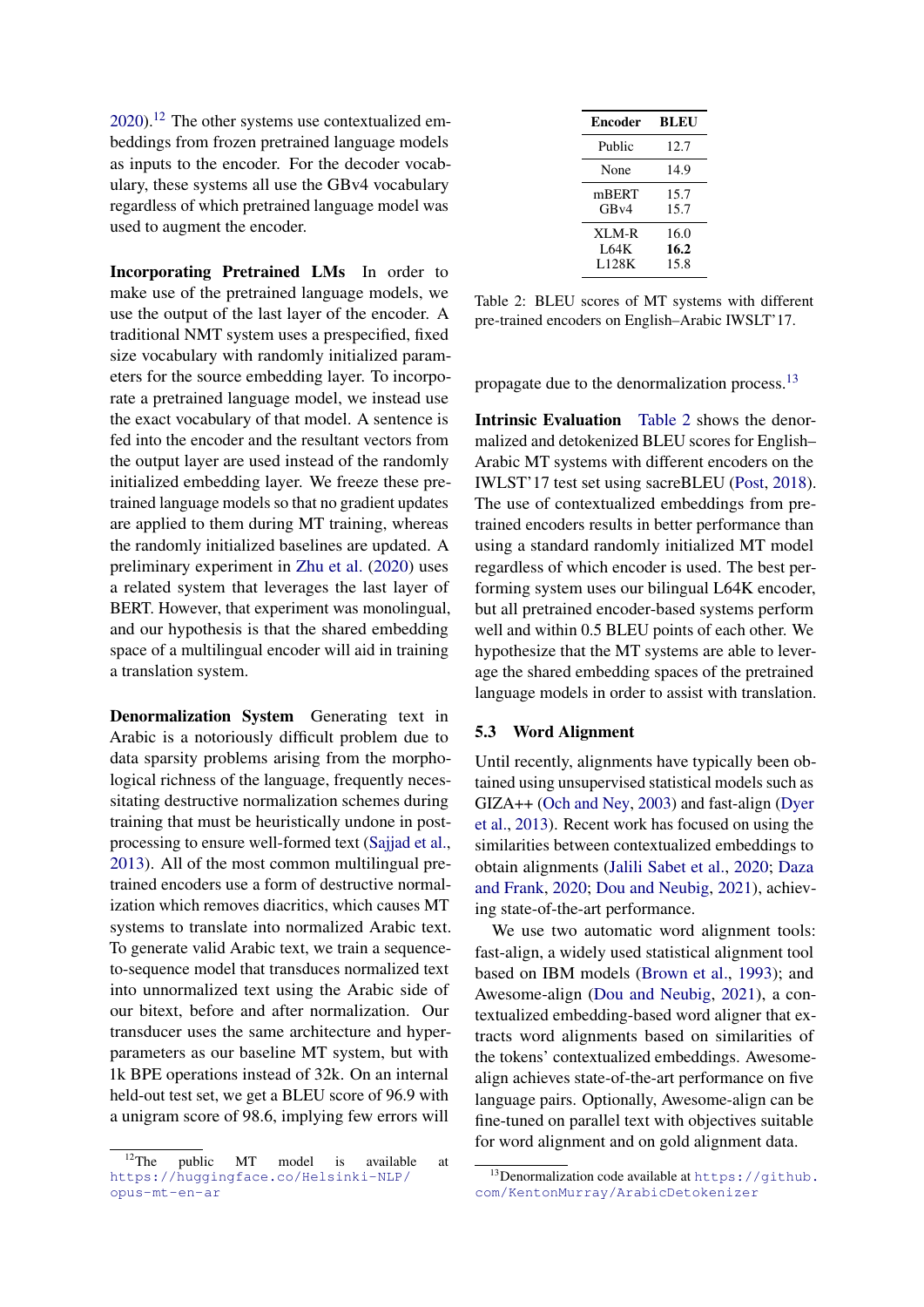<span id="page-5-0"></span>

| Model                             | Layer† | <b>AER</b> | P    | R    | F    |
|-----------------------------------|--------|------------|------|------|------|
| $fast-align*$                     | n/a    | 47.4       | 53.9 | 51.4 | 52.6 |
| Awesome-align w/o FT              |        |            |      |      |      |
| mBERT                             | 8      | 35.6       | 78.5 | 54.5 | 64.4 |
| GBv4                              | 8      | 32.7       | 85.6 | 55.4 | 67.3 |
| XLM-R                             | 16     | 40.1       | 78.6 | 48.4 | 59.9 |
| <b>L64K</b>                       | 17     | 34.0       | 81.5 | 55.5 | 66.0 |
| L128K                             | 17     | 35.1       | 80.0 | 54.5 | 64.9 |
| Awesome-align w/FT                |        |            |      |      |      |
| $mBERT_{ft}$                      | 8      | 30.0       | 81.9 | 61.2 | 70.0 |
| GB $v4$ ft                        | 8      | 29.3       | 86.9 | 59.7 | 70.7 |
| $XLM-Rft$                         | 18     | 27.8       | 90.3 | 60.2 | 72.2 |
| L64 $K_{ft}$                      | 17     | 29.1       | 84.9 | 60.9 | 70.9 |
| $L128K_{ft}$                      | 16     | 32.2       | 80.3 | 58.7 | 67.8 |
| Awesome-align w/ FT & supervision |        |            |      |      |      |
| XLM-R $f_{ft,s}$                  | 16     | 23.3       | 92.5 | 65.6 | 76.7 |
| $L128K_{ft,s}$                    | 17     | 23.5       | 93.7 | 64.6 | 76.5 |

Table 3: Alignment performance on GALE EN–AR. \*Trained on MT bitext. †We report the best layer of each encoder based on dev alignment error rate (AER).

We benchmark the word aligners on the gold standard alignments in the GALE Arabic–English Parallel Aligned Treebank [\(Li et al.,](#page-10-7) [2012\)](#page-10-7). We use the same data splits as [Stengel-Eskin et al.](#page-12-5) [\(2019\)](#page-12-5), containing 1687, 299, and 315 sentence pairs in the train, dev, and test splits, respectively. To obtain alignments using fast-align, we append the test data to the MT training bitext and run the tool from scratch. Awesome-align extracts the alignments for the test set based on pretrained contextualized embeddings. These encoders can be fine-tuned using the parallel text in the train and dev sets. Additionally, the encoders can be further fine-tuned using supervision from gold word alignments.

Intrinsic Evaluation [Table 3](#page-5-0) shows the performance of word alignment methods on the GALE English–Arabic alignment dataset. Awesomealign outperforms fast-align, and fine-tuned Awesome-align (*ft*) outperforms models that were not fine-tuned. Incorporating supervision from the gold alignments (*s*) leads to the best performance.

## 6 Cross-lingual Transfer Results

One might optimistically consider that the latest multilingual encoder (in this case XLM-R) in the zero-shot setting would achieve the best possible performance. However, in our extensive experiments in [Table 4](#page-6-0) and [Table 5,](#page-7-0) we find that the zeroshot approach can usually be improved with data projection. In this section, we explore the impact of each factor within the data projection process.

#### 6.1 English–Arabic Experiments

In [Table 4,](#page-6-0) we present the Arabic test performance of five tasks under all combinations considered. The "MT" and "Align" columns indicate the models used for the translation and word alignment components of the data projection process. For ACE, we report results on the average of six met-rics.<sup>[14](#page-5-1)</sup> For a large bilingual encoder, we use  $L128K$ instead of L64K due to its slightly better performance on English ACE [\(Appendix E\)](#page-15-1).

Impact of Data Projection By comparing any group against group Z, we observe adding silver data yields better or equal performance to zero-shot in at least some setup in the IE tasks (ACE, NER, and BETTER). For syntax-related tasks, we observe similar trends, with the exception of XLM-R. We hypothesize that XLM-R provides better syntactic cues than those obtainable from the alignment, which we discuss later in relation to self-training.

Impact of Word Aligner By comparing groups A, B, and C of the same encoder, we observe that Awesome-align performs overall better than statistical MT-based fast-align (FA). Additional finetuning (*ft*) on MT training bitext further improves its performance. As a result, we use fine-tuned aligners for further experiments. Moreover, incorporating supervised signals from gold alignments in the word alignment component (*ft.s*) often helps performance of the task. In terms of computation budget, these three groups use a publicly available MT system ("public"; [Tiedemann,](#page-12-13) [2020\)](#page-12-13) and require only fine-tuning the encoder for alignment, which requires small additional computation.

Impact of Encoder Size Large bilingual or multilingual encoders tend to perform better than base encoders in the zero-shot scenario, with the exception of the bilingual encoders on ACE and BET-TER. While we observe base size encoders benefit from reducing the number of supported languages (from 100 to 2), for large size encoders trained much longer, the zero-shot performance of the bilingual model is worse than that of the multilingual model. After adding silver data from

<span id="page-5-1"></span><sup>&</sup>lt;sup>14</sup>Six metrics include entity, relation, trigger identification and classification, and argument identification and classification accuracies. See [Appendix D](#page-15-2) for a breakdown of metrics.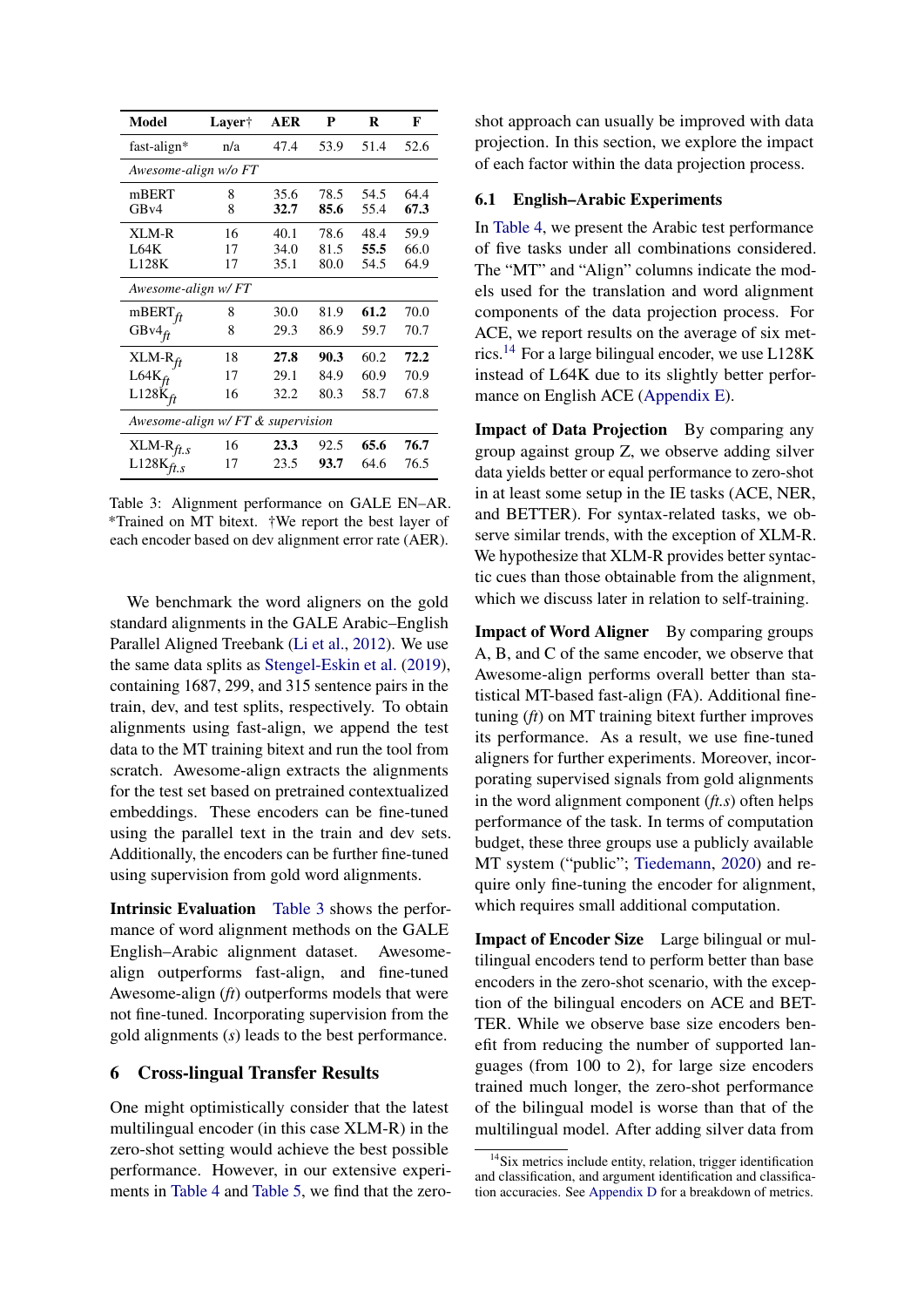<span id="page-6-0"></span>

|     | <b>MT</b>                | <b>Align</b>                                                                   | <b>ACE</b>    | <b>NER</b>             | <b>POS</b>                 | Parsing | BET.   | <b>ACE</b>     | <b>NER</b>                  | <b>POS</b> | Parsing     | BET.    |
|-----|--------------------------|--------------------------------------------------------------------------------|---------------|------------------------|----------------------------|---------|--------|----------------|-----------------------------|------------|-------------|---------|
|     |                          |                                                                                |               |                        | mBERT (base, multilingual) |         |        |                | XLM-R (large, multilingual) |            |             |         |
| (Z) | $\blacksquare$           | $\overline{a}$                                                                 | 27.0          | 41.6                   | 59.7                       | 29.2    | 39.9   | 45.1           | 46.4                        | 73.3       | <b>48.0</b> | 50.8    |
| (A) | public                   | FA                                                                             | $+2.5$        | $-3.8$                 | $+8.5$                     | $+7.3$  | $+2.6$ | $-7.5$         | $-0.1$                      | $-7.7$     | $-9.5$      | $-1.6$  |
| (B) | public                   | mBERT                                                                          | $+6.5$        | $+0.2$                 | $+8.5$                     | $+7.6$  | $+2.3$ | $-4.4$         | $+6.9$                      | $-6.1$     | $-8.4$      | $-2.6$  |
| (B) | public                   | XLM-R                                                                          | $+0.9$        | $-2.9$                 | $+9.5$                     | $+9.0$  | $-1.2$ | $-10.0$        | $+0.0$                      | $-5.9$     | $-8.8$      | $-6.3$  |
| (C) | public                   | $mBERT_{ft}$                                                                   | $+7.8$        | $+5.6$                 | $+7.7$                     | $+10.0$ | $+4.1$ | $-0.6$         | $+7.4$                      | $-8.0$     | $-6.8$      | $+0.3$  |
| (C) | public                   | $XLM-R$ <sub>ft</sub>                                                          | $+7.7$        | $+4.9$                 | $+6.2$                     | $+9.3$  | $+4.5$ | $-2.6$         | $+7.0$                      | $-9.0$     | $-7.6$      | $+1.0$  |
| (C) | public                   | $\text{XLM-R}_{ft,s}$                                                          | $+7.3$        | $+1.5$                 | $+10.1$                    | $+12.4$ | $+4.8$ | $-3.0$         | $+9.1$                      | $-3.8$     | $-3.7$      | $+2.3$  |
| (D) | public                   | GBv $4ft$                                                                      | $+8.5$        | $+4.3$                 | $+5.9$                     | $+8.9$  | $+5.0$ | $-1.5$         | $+7.7$                      | $-9.4$     | $-9.1$      | $-0.1$  |
| (D) | public                   | L128 $K_{ft}$                                                                  | $+6.4$        | $+3.1$                 | $+6.5$                     | $+8.2$  | $+1.6$ | $-1.6$         | $+6.1$                      | $-9.0$     | $-9.4$      | $-3.6$  |
| (D) | public                   | L128 $\vec{k}_{ft,s}$                                                          | $+7.0$        | $+3.7$                 | $+10.3$                    | $+11.8$ | $+5.4$ | $-0.3$         | $+5.2$                      | $-4.4$     | $-4.6$      | $+2.1$  |
| (E) | GBv4                     | $mBERT_{ft}$                                                                   | $+8.4$        | $+3.2$                 | $+7.7$                     | $+9.9$  | $+4.7$ | $-1.5$         | $+3.2$                      | $-7.1$     | $-6.7$      | $+0.7$  |
| (E) | GB <sub>v4</sub>         | $XLM-R_H$                                                                      | $+9.6$        | $+1.8$                 | $+7.0$                     | $+9.5$  | $+5.2$ | $-0.4$         | $+1.4$                      | $-8.3$     | $-7.7$      | $+1.4$  |
| (E) | L128K                    | $mBERT_{ft}$                                                                   | $+12.1$       | $+3.3$                 | $+7.9$                     | $+9.9$  | $+4.7$ | $-1.4$         | $+7.2$                      | $-8.1$     | $-6.7$      | $+1.3$  |
| (E) | L128K                    | $XLM-R$ <sub>ft</sub>                                                          | $+10.2$       | $-1.9$                 | $+6.1$                     | $+9.4$  | $+4.8$ | $-0.5$         | $+4.6$                      | $-9.8$     | $-7.5$      | $+2.0$  |
| (S) | public                   | <b>ST</b>                                                                      | $\frac{1}{2}$ | $+5.5$                 | $+0.1$                     | $-20.3$ | $+0.3$ | $\blacksquare$ | $+10.0$                     | $+1.8$     | $-29.6$     | $+1.2$  |
|     |                          |                                                                                |               | GBv4 (base, bilingual) |                            |         |        |                | L128K (large, bilingual)    |            |             |         |
| (Z) | $\overline{\phantom{0}}$ | $\overline{\phantom{0}}$                                                       | 46.0          | 45.4                   | 64.7                       | 33.2    |        |                |                             |            |             |         |
|     |                          |                                                                                |               |                        |                            |         | 41.7   | 42.7           | 46.3                        | 67.9       | 36.7        | 40.9    |
| (C) | public                   |                                                                                | $+0.6$        | $+3.7$                 | $+2.6$                     | $+6.9$  | $+7.5$ | $+2.7$         | $+8.2$                      | $-0.9$     | $+4.9$      | $+11.7$ |
| (C) | public                   | $mBERT_{ft}$                                                                   | $-1.4$        | $+4.5$                 | $+1.8$                     | $+6.0$  | $+8.4$ | $+1.2$         | $+9.0$                      | $-2.5$     | $+3.9$      | $+10.5$ |
| (C) | public                   | $XLM-R$ <sup><math>\dot{f}</math></sup><br>XLM- $\overline{\mathrm{R}}_{ft,s}$ | $-0.1$        | $+3.4$                 | $+5.1$                     | $+9.2$  | $+8.0$ | $+2.7$         | $+7.0$                      | $+1.2$     | $+7.2$      | $+12.1$ |
| (E) | GB <sub>v4</sub>         | $mBERT_{ft}$                                                                   | $-0.1$        | $+0.1$                 | $+3.3$                     | $+7.2$  | $+8.1$ | $+4.2$         | $-0.5$                      | $-0.1$     | $+5.1$      | $+11.2$ |
| (E) | GB <sub>v4</sub>         | $XLM-R$ <sub>ft</sub>                                                          | $+0.1$        | $+0.4$                 | $+1.5$                     | $+6.0$  | $+9.7$ | $+2.4$         | $+0.0$                      | $-1.3$     | $+4.2$      | $+10.8$ |
| (E) | L128K                    | mBERT $\check{f}$                                                              | $-0.6$        | $+1.0$                 | $+2.6$                     | $+6.1$  | $+7.4$ | $+5.5$         | $+0.8$                      | $-0.7$     | $+4.7$      | $+10.6$ |
| (E) | L128K                    | $XLM-R$ <sub>ft</sub>                                                          | $+0.9$        | $-2.1$                 | $+1.1$                     | $+5.5$  | $+7.8$ | $+4.4$         | $-3.6$                      | $-2.2$     | $+4.1$      | $+11.3$ |
| (F) | GBv4                     | GBv $4ft$                                                                      | $+0.0$        | $-1.9$                 | $+1.6$                     | $+4.5$  | $+9.1$ | $+2.0$         | $-0.3$                      | $-1.7$     | $+3.2$      | $+10.9$ |
| (F) | GBv4                     |                                                                                | $-0.9$        | $-1.4$                 | $+1.5$                     | $+4.1$  | $+5.7$ | $+2.3$         | $-1.7$                      | $-2.4$     | $+2.6$      | $+8.3$  |
| (F) | L128K                    | $L128K_{ft}$<br>GBv $4_H^{\circ}$                                              | $-4.3$        | $-1.0$                 | $+0.4$                     | $+4.1$  | $+7.4$ | $+4.1$         | $-3.6$                      | $-2.1$     | $+2.3$      | $+11.4$ |
| (F) | L128K                    | $L128K_{ft}$                                                                   | $-3.5$        | $-1.1$                 | $+0.3$                     | $+3.8$  | $+4.5$ | $+2.9$         | $+0.1$                      | $-2.9$     | $+2.0$      | $+6.7$  |
| (F) | L128K                    | $L128K_{ft,s}$                                                                 | $+1.9$        | $+0.2$                 | $+3.3$                     | $+7.4$  | $+7.2$ | $+2.8$         | $-1.8$                      | $+0.8$     | $+6.0$      | $+11.8$ |

Table 4: Performance of Arabic on 5 tasks under various setups. Cells are colored by performance difference over zero-shot baseline:  $+5$  or more ,  $+1$  to  $+5$  ,  $-1$  to  $-5$  ,  $-5$  or more . Highlights indicate the best setting for each task (best viewed in color). The best setting for each task and encoder combination is bolded. We order four encoders along two axes, similar to [Table 1.](#page-2-0)

group C based on the public MT model and the fine-tuned aligner, the performance gap between base and large models tends to shrink, with the exception of both bilingual and multilingual encoders on NER. In terms of computation budget, training a bilingual encoder requires significant additional computation.

Impact of Encoder on Word Aligner By comparing groups C and D (in multilingual encoders) or groups E and F (in bilingual encoders), we observe bilingual encoders tend to perform slightly worse than multilingual encoders for word alignment. If bilingual encoders exist, using them in aligners requires little additional computation.

Impact of Encoder on MT By comparing groups C and E, we observe the performance difference between the bilingual encoder based MT and the public MT depends on the task and encoder, and neither MT system clearly outperforms the other in all settings, despite the bilingual encoder having a better BLEU score. The results suggest that both options should be explored if one's budget allows. In terms of computation budget, using pretrained encoders in a custom MT system requires medium additional computation.

Impact of Label Source To assess the quality of the projected annotations in the silver data, we consider a different way to automatically label trans-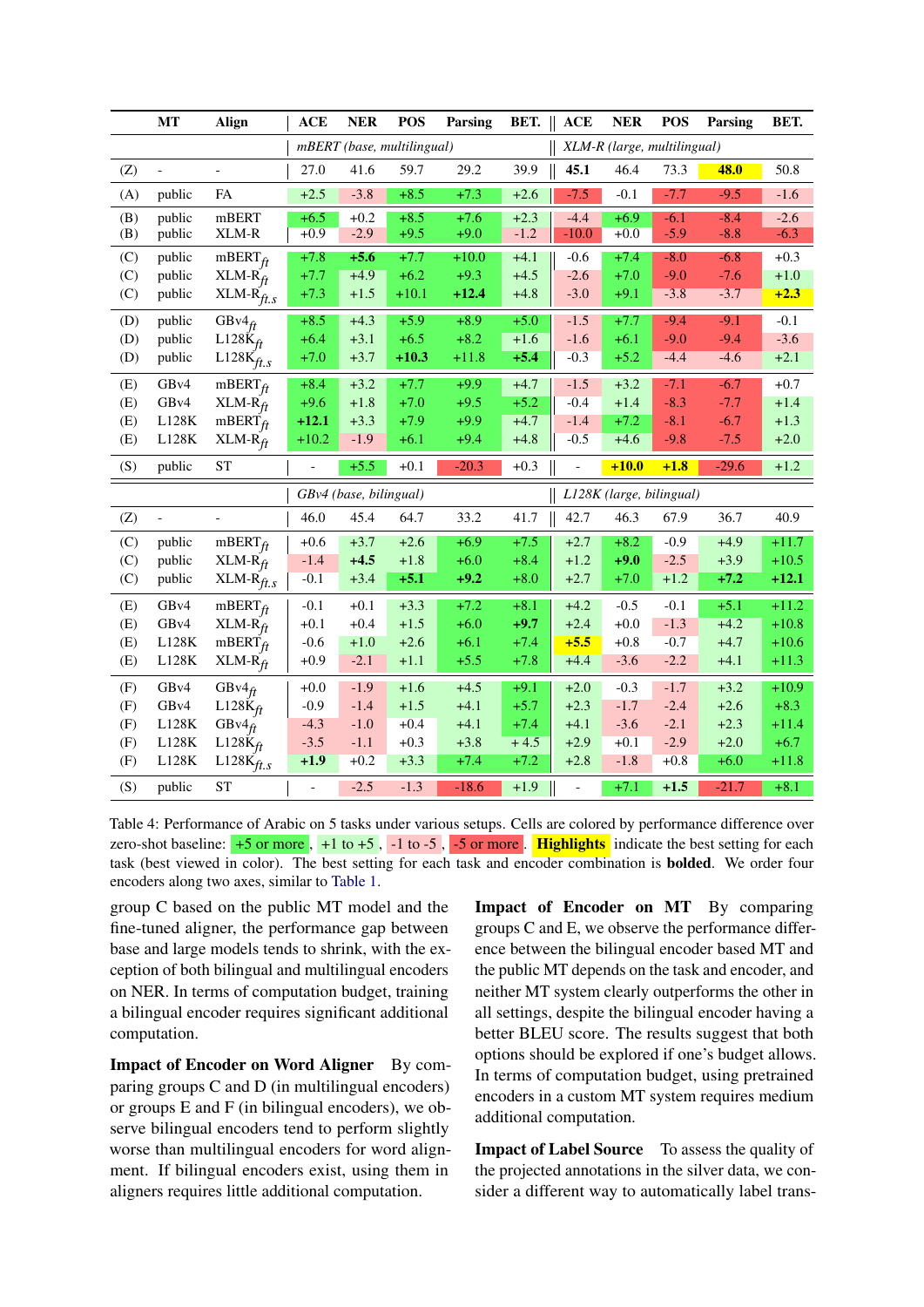<span id="page-7-0"></span>

| <b>Encoder</b> | Data          | ar      | de      | en     | es      | fr          | hi      | ru      | vi      | zh      | Average |
|----------------|---------------|---------|---------|--------|---------|-------------|---------|---------|---------|---------|---------|
| $NER$ (F1)     |               |         |         |        |         |             |         |         |         |         |         |
| mBERT          | Zero-shot     | 41.6    | 78.8    | 83.9   | 73.1    | 79.5        | 66.2    | 63.4    | 70.8    | 51.8    | 67.7    |
|                | + Self        | $+7.7$  | $-0.5$  | $+0.4$ | $+4.8$  | $+2.4$      | $-2.5$  | $+2.7$  | $+1.2$  | $+1.4$  | $+2.0$  |
|                | + Proj        | $-5.8$  | $-0.6$  | $+0.3$ | $+3.6$  | $+0.2$      | $+0.4$  | $-1.7$  | $-2.0$  | $+2.3$  | $-0.4$  |
|                | $+$ Proj (Bi) | $+0.3$  | $-0.7$  | $+0.1$ | $+5.2$  | $-0.6$      | $-2.1$  | $-1.1$  | $+0.3$  | $+0.0$  | $+0.2$  |
| XLM-R          | Zero-shot     | 46.4    | 79.5    | 83.9   | 76.1    | 80.0        | 70.9    | 70.5    | 77.0    | 40.2    | 69.4    |
|                | $+$ Self      | $+11.2$ | $+0.9$  | $+0.6$ | $+1.0$  | $+0.5$      | $+2.1$  | $-1.5$  | $+1.7$  | $+2.3$  | $+2.1$  |
|                | + Proj        | $+1.7$  | $-0.7$  | $-0.1$ | $-3.9$  | $-1.2$      | $+1.2$  | $-4.8$  | $-9.1$  | $+14.2$ | $-0.3$  |
|                | $+$ Proj (Bi) | $+6.9$  | $+0.4$  | $-0.2$ | $-4.3$  | $-1.5$      | $+3.2$  | $-3.3$  | $-5.2$  | $+15.1$ | $+1.2$  |
| POS (ACC)      |               |         |         |        |         |             |         |         |         |         |         |
| mBERT          | Zero-shot     | 59.7    | 89.6    | 96.9   | 87.5    | 88.7        | 69.5    | 81.9    | 62.6    | 66.6    | 78.1    |
|                | $+$ Self      | $+0.3$  | $+0.5$  | $+0.0$ | $+0.4$  | $+0.4$      | $-0.3$  | $+0.5$  | $+0.4$  | $+1.7$  | $+0.4$  |
|                | + Proj        | $+6.9$  | $-3.2$  | $+0.0$ | $-3.8$  | $-3.9$      | $+1.3$  | $-6.6$  | $-7.4$  | $-4.1$  | $-2.3$  |
|                | $+$ Proj (Bi) | $+8.5$  | $-2.6$  | $-0.1$ | $-3.2$  | $-3.0$      | $+1.6$  | $-5.7$  | $-6.9$  | $-3.9$  | $-1.7$  |
| XLM-R          | Zero-shot     | 73.3    | 91.5    | 98.0   | 89.3    | <b>90.0</b> | 78.6    | 86.8    | 65.2    | 53.6    | 80.7    |
|                | $+$ Self      | $+1.6$  | $-0.3$  | $+0.0$ | $+0.0$  | $+0.0$      | $+2.0$  | $+0.1$  | $-0.4$  | $+11.7$ | $+1.6$  |
|                | + Proj        | $-7.1$  | $-5.4$  | $-0.5$ | $-6.3$  | $-5.9$      | $-6.0$  | $-10.5$ | $-8.9$  | $+9.7$  | $-4.6$  |
|                | $+$ Proj (Bi) | $-6.1$  | $-4.6$  | $-0.1$ | $-4.9$  | $-4.6$      | $-5.5$  | $-10.4$ | $-8.7$  | $+9.4$  | $-4.0$  |
| Parsing (LAS)  |               |         |         |        |         |             |         |         |         |         |         |
| mBERT          | Zero-shot     | 29.2    | 67.7    | 79.7   | 68.9    | 73.2        | 31.2    | 60.6    | 33.6    | 29.4    | 52.6    |
|                | $+$ Self      | $-20.6$ | $-34.2$ | $+0.1$ | $-41.6$ | $-41.1$     | $-15.3$ | $-35.2$ | $-17.8$ | $-14.5$ | $-24.5$ |
|                | + Proj        | $+9.1$  | $-2.1$  | $+1.1$ | $-4.9$  | $-5.8$      | $+6.0$  | $-5.6$  | $-7.2$  | $-2.1$  | $-1.3$  |
|                | $+$ Proj (Bi) | $+7.6$  | $-1.6$  | $+0.5$ | $-3.8$  | $-4.5$      | $+5.7$  | $-4.8$  | $-7.2$  | $-2.5$  | $-1.2$  |
| <b>XLM-R</b>   | Zero-shot     | 48.0    | 69.6    | 82.6   | 73.6    | 76.1        | 43.1    | 70.3    | 38.4    | 15.0    | 57.4    |
|                | $+$ Self      | $-30.4$ | $-29.4$ | $+0.1$ | $-39.9$ | $-40.0$     | $-18.3$ | $-33.9$ | $-16.1$ | $-9.7$  | $-24.2$ |
|                | + Proj        | $-8.5$  | $-4.3$  | $+0.0$ | $-10.3$ | $-10.1$     | $-5.7$  | $-14.8$ | $-11.1$ | $+14.5$ | $-5.6$  |
|                | $+$ Proj (Bi) | $-8.4$  | $-1.6$  | $+0.1$ | $-7.7$  | $-7.4$      | $-3.1$  | $-12.7$ | $-9.8$  | $+15.1$ | $-3.9$  |

Table 5: Performance of NER, POS, and parsing for eight target languages. We use the same color code as [Table 4.](#page-6-0)

lated sentences: self-training (ST; [Yarowsky,](#page-12-14) [1995\)](#page-12-14). For self-training, we translate the source data to the target language, label the translated data using a zero-shot model trained on source data, and combine the labeled translations with the source data to train a new model.[15](#page-7-1) Compared to the silver data, the self-training data has the same underlying text but a different label source.

We first observe that self-training for parsing leads to significantly worse performance due to the low quality of the predicted trees. By comparing groups S and C, which use the same underlying text, we observe that data projection tends to perform better than self-training, with the exceptions of POS tagging with a large encoder and NER with a large multilingual encoder. These results sug-gest that the external knowledge<sup>[16](#page-7-2)</sup> in the silver data

complements the knowledge obtainable when the model is trained with source language data alone, but when the zero-shot model is already quite good (like for POS tagging) data projection can harm performance compared to self-training. Future directions could include developing task-specific projection and alignment heuristics to improve projected annotation quality for POS tagging or parsing, and combining data projection and self-training.

## 6.2 Multilingual Experiments

In [Table 5,](#page-7-0) we present the test performance of three tasks for eight target languages. We use the public MT system [\(Tiedemann,](#page-12-13) [2020\)](#page-12-13) and non-fine-tuned Awesome-align with mBERT as the word aligner for data projection—a setup with the smallest computation budget—due to computation constraints. We consider both data projection (+Proj) and self training (+Self). We use silver data in addition to English gold data for training. We use multilingual training with +Self and +Proj, and bilingual training with +Proj (Bi).

We observe that data projection  $(+Proj (Bi))$ 

<span id="page-7-1"></span><sup>&</sup>lt;sup>15</sup>This setup differs from traditional zero-shot self-training in cross-lingual transfer, as the traditional setup assumes unlabeled corpora in the target language(s) [\(Eisenschlos et al.,](#page-10-8) [2019\)](#page-10-8) instead of translations of the source language data.

<span id="page-7-2"></span><sup>&</sup>lt;sup>16</sup>"External knowledge" refers to knowledge introduced into the downstream model as a consequence of the particular decisions made by the aligner (and subsequent projection).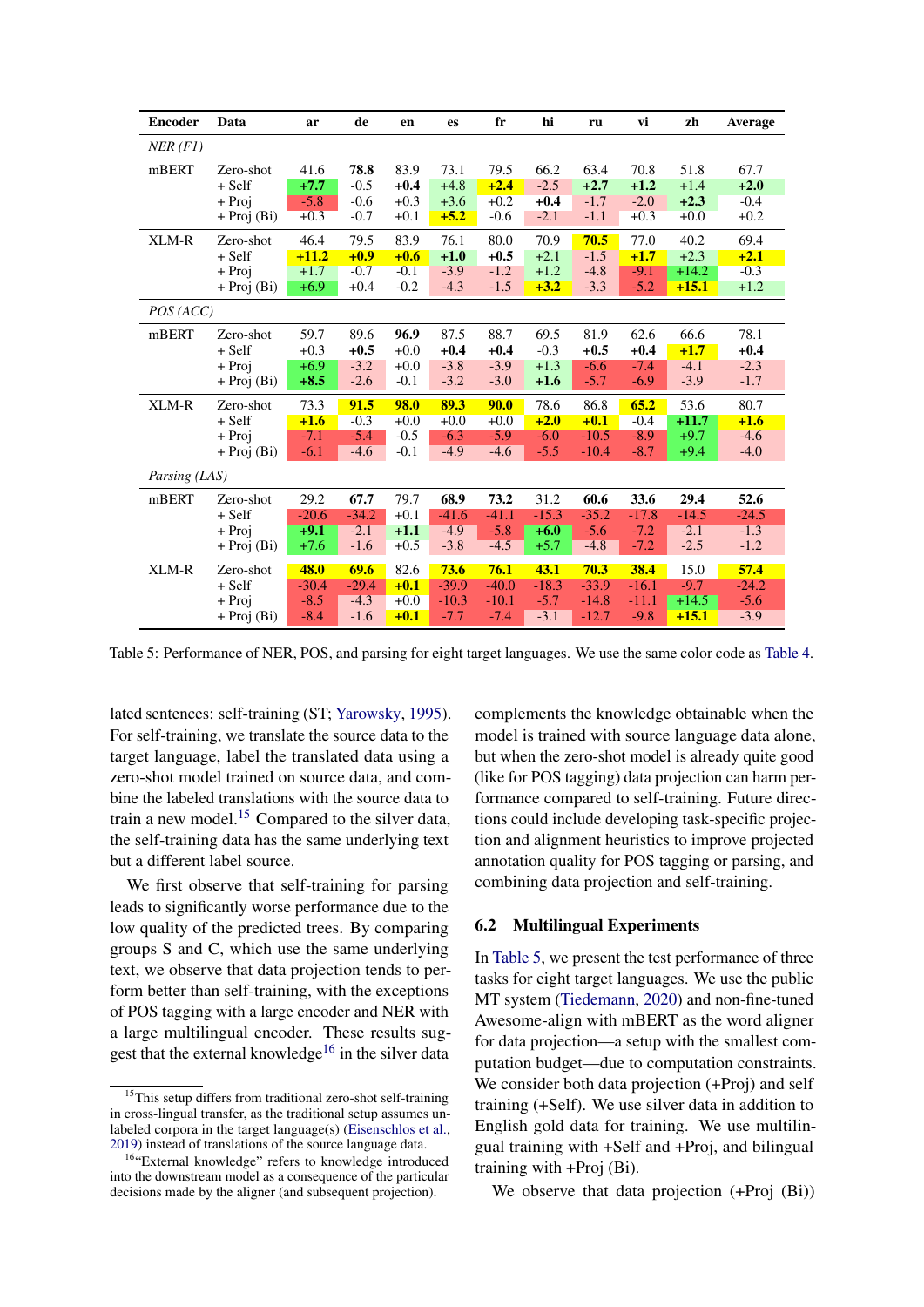sometimes benefits languages with the lowest zeroshot performance (Arabic, Hindi, and Chinese), with the notable exception of XLM-R on syntaxbased tasks (excluding Chinese). For languages closely related to English, data projection tends to hurt performance. We observe that for data projection, training multiple bilingual models (+Proj (Bi)) outperforms joint multilingual training (+Proj). This could be the result of noise from alignments of various quality mutually interfering. In fact, selftraining with the same translated text (+Self) outperforms data projection and zero-shot scenarios, again with the exception of parsing. As data projection and self-training use the same translated text and differ only by label source, the results indicate that the external knowledge from frozen mBERTbased alignment is worse than what the model learns from source language data alone. Thus, further performance improvement could be achieved with an improved aligner.

## 7 Related Work

Although projected data may be of lower quality than the original source data due to errors in translation or alignment, it is useful for tasks such as semantic role labeling [\(Akbik et al.,](#page-9-3) [2015;](#page-9-3) [Aminian](#page-9-12) [et al.,](#page-9-12) [2019\)](#page-9-12), information extraction [\(Riloff et al.,](#page-11-12) [2002\)](#page-11-12), POS tagging [\(Yarowsky and Ngai,](#page-12-1) [2001\)](#page-12-1), and dependency parsing [\(Ozaki et al.,](#page-11-13) [2021\)](#page-11-13). The intuition is that although the projected data may be noisy, training on it gives a model useful information about the statistics of the target language.

[Akbik et al.](#page-9-3) [\(2015\)](#page-9-3) and [Aminian et al.](#page-9-4) [\(2017\)](#page-9-4) use bootstrapping algorithms to iteratively construct projected datasets for semantic role labeling. [Ak](#page-9-3)[bik et al.](#page-9-3) [\(2015\)](#page-9-3) additionally use manually defined filters to maintain high data quality, which results in a projected dataset that has low recall with respect to the source corpus. [Fei et al.](#page-10-2) [\(2020\)](#page-10-2) and [Daza and Frank](#page-9-9) [\(2020\)](#page-9-9) find that a non-bootstrapped approach works well for cross-lingual SRL. Advances in translation and alignment quality allow us to avoid bootstrapping while still constructing projected data that is useful for downstream tasks.

[Fei et al.](#page-10-2) [\(2020\)](#page-10-2) and [Daza and Frank](#page-9-9) [\(2020\)](#page-9-9) also find improvements when training on a mixture of gold source language data and projected silver target language data. Ideas from domain adaptation can be used to make more effective use of gold and silver data to mitigate the effects of language shift [\(Xu et al.,](#page-12-15) [2021\)](#page-12-15).

Improvements to task-specific models for zeroshot transfer are orthogonal to our work. For example, language-specific information can be incorporated using language indicators or embeddings [\(Johnson et al.,](#page-10-9) [2017\)](#page-10-9), contextual parameter generators [\(Platanios et al.,](#page-11-14) [2018\)](#page-11-14), or language-specific semantic spaces [\(Luo et al.,](#page-11-15) [2021\)](#page-11-15). Conversely, adversarial training [\(Ganin et al.,](#page-10-10) [2016\)](#page-10-10) has been used to discourage models from learning language-specific information [\(Chen et al.,](#page-9-13) [2018;](#page-9-13) [Keung et al.,](#page-10-11) [2019;](#page-10-11) [Ahmad et al.,](#page-9-14) [2019\)](#page-9-14).

### 8 Conclusion

In this paper, we explore data projection and the use of silver data in zero-shot cross-lingual IE, facilitated by neural machine translation and word alignment. Recent advances in pretrained encoders have improved machine translation systems and word aligners in terms of intrinsic evaluation. We conduct an extensive extrinsic evaluation and study how the encoders themselves—and components containing them—impact performance on a range of downstream tasks and languages.

With a test bed of English–Arabic IE tasks, we find that adding projected silver training data overall yields improvements over zero-shot learning. Comparisons of how each factor in the data projection process impacts performance show that while one might hope for the existence of a silver bullet strategy, the best setup is usually task dependent.

In multilingual experiments, we find that silver data tends to help languages with the weakest zeroshot performance, and that it is best used separately for each desired language pair instead of in joint multilingual training.

We also examine self-training with translated text to assess when data projection helps crosslingual transfer, and find it to be another viable option for obtaining labels for some tasks. In future work, we will explore how to improve alignment quality and how to combine data projection and self-training techniques.

#### Acknowledgments

We thank the anonymous reviewers for their valuable comments. We thank João Sedoc for helpful discussions and Shabnam Behzad for postsubmission experiments. This work was supported in part by IARPA BETTER (#2019-19051600005). The views and conclusions contained in this work are those of the authors and should not be in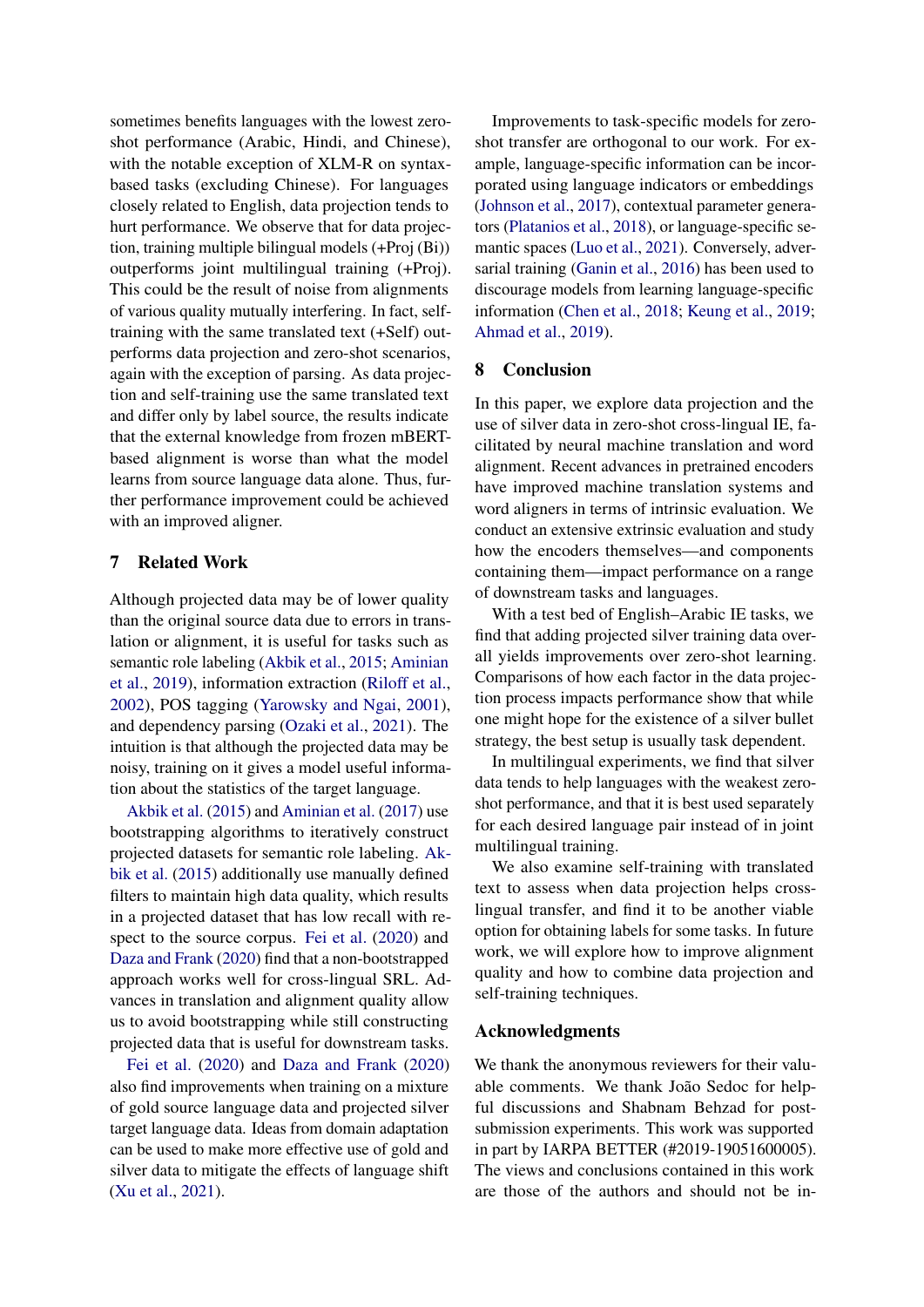terpreted as necessarily representing the official policies, either expressed or implied, or endorsements of ODNI, IARPA, or the U.S. Government. The U.S. Government is authorized to reproduce and distribute reprints for governmental purposes notwithstanding any copyright annotation therein.

This research made use of the following opensource software: AllenNLP [\(Gardner et al.,](#page-10-12) [2018\)](#page-10-12), FairSeq [\(Ott et al.,](#page-11-16) [2019\)](#page-11-16), NumPy [\(Harris et al.,](#page-10-13) [2020\)](#page-10-13), PyTorch [\(Paszke et al.,](#page-11-17) [2017\)](#page-11-17), PyTorch lightning [\(Falcon,](#page-10-14) [2019\)](#page-10-14), scikit-learn [\(Pedregosa et al.,](#page-11-18) [2011\)](#page-11-18), and Transformers [\(Wolf et al.,](#page-12-16) [2020\)](#page-12-16).

#### References

- <span id="page-9-14"></span>Wasi Uddin Ahmad, Zhisong Zhang, Xuezhe Ma, Kai-Wei Chang, and Nanyun Peng. 2019. [Cross](https://doi.org/10.18653/v1/K19-1035)[lingual dependency parsing with unlabeled auxil](https://doi.org/10.18653/v1/K19-1035)[iary languages.](https://doi.org/10.18653/v1/K19-1035) In *Proceedings of the 23rd Conference on Computational Natural Language Learning (CoNLL)*, pages 372–382, Hong Kong, China. Association for Computational Linguistics.
- <span id="page-9-3"></span>Alan Akbik, Laura Chiticariu, Marina Danilevsky, Yunyao Li, Shivakumar Vaithyanathan, and Huaiyu Zhu. 2015. [Generating high quality proposition Banks for](https://doi.org/10.3115/v1/P15-1039) [multilingual semantic role labeling.](https://doi.org/10.3115/v1/P15-1039) In *Proceedings of the 53rd Annual Meeting of the Association for Computational Linguistics and the 7th International Joint Conference on Natural Language Processing (Volume 1: Long Papers)*, pages 397–407, Beijing, China. Association for Computational Linguistics.
- <span id="page-9-4"></span>Maryam Aminian, Mohammad Sadegh Rasooli, and Mona Diab. 2017. [Transferring semantic roles using](https://aclanthology.org/I17-2003) [translation and syntactic information.](https://aclanthology.org/I17-2003) In *Proceedings of the Eighth International Joint Conference on Natural Language Processing (Volume 2: Short Papers)*, pages 13–19, Taipei, Taiwan. Asian Federation of Natural Language Processing.
- <span id="page-9-12"></span>Maryam Aminian, Mohammad Sadegh Rasooli, and Mona Diab. 2019. [Cross-lingual transfer of seman](https://doi.org/10.18653/v1/W19-0417)[tic roles: From raw text to semantic roles.](https://doi.org/10.18653/v1/W19-0417) In *Proceedings of the 13th International Conference on Computational Semantics - Long Papers*, pages 200– 210, Gothenburg, Sweden. Association for Computational Linguistics.
- <span id="page-9-11"></span>Peter F. Brown, Stephen A. Della Pietra, Vincent J. Della Pietra, and Robert L. Mercer. 1993. [The math](https://aclanthology.org/J93-2003)[ematics of statistical machine translation: Parameter](https://aclanthology.org/J93-2003) [estimation.](https://aclanthology.org/J93-2003) *Computational Linguistics*, 19(2):263– 311.
- <span id="page-9-6"></span>Jiaxun Cai, Shexia He, Zuchao Li, and Hai Zhao. 2018. [A full end-to-end semantic role labeler, syntactic](https://aclanthology.org/C18-1233)[agnostic over syntactic-aware?](https://aclanthology.org/C18-1233) In *Proceedings of the 27th International Conference on Computational Linguistics*, pages 2753–2765, Santa Fe, New Mexico, USA. Association for Computational Linguistics.
- <span id="page-9-7"></span>Chris Callison-Burch, Philipp Koehn, Christof Monz, and Omar Zaidan. 2011. [Findings of the 2011 work](https://aclanthology.org/W11-2103)[shop on statistical machine translation.](https://aclanthology.org/W11-2103) In *Proceedings of the Sixth Workshop on Statistical Machine Translation*, pages 22–64, Edinburgh, Scotland. Association for Computational Linguistics.
- <span id="page-9-13"></span>Xilun Chen, Yu Sun, Ben Athiwaratkun, Claire Cardie, and Kilian Weinberger. 2018. [Adversarial deep av](https://doi.org/10.1162/tacl_a_00039)[eraging networks for cross-lingual sentiment classi](https://doi.org/10.1162/tacl_a_00039)[fication.](https://doi.org/10.1162/tacl_a_00039) *Transactions of the Association for Computational Linguistics*, 6:557–570.
- <span id="page-9-1"></span>Alexis Conneau, Kartikay Khandelwal, Naman Goyal, Vishrav Chaudhary, Guillaume Wenzek, Francisco Guzmán, Edouard Grave, Myle Ott, Luke Zettlemoyer, and Veselin Stoyanov. 2020a. [Unsupervised](https://doi.org/10.18653/v1/2020.acl-main.747) [cross-lingual representation learning at scale.](https://doi.org/10.18653/v1/2020.acl-main.747) In *Proceedings of the 58th Annual Meeting of the Association for Computational Linguistics*, pages 8440– 8451, Online. Association for Computational Linguistics.
- <span id="page-9-2"></span>Alexis Conneau, Shijie Wu, Haoran Li, Luke Zettlemoyer, and Veselin Stoyanov. 2020b. [Emerging](https://doi.org/10.18653/v1/2020.acl-main.536) [cross-lingual structure in pretrained language mod](https://doi.org/10.18653/v1/2020.acl-main.536)[els.](https://doi.org/10.18653/v1/2020.acl-main.536) In *Proceedings of the 58th Annual Meeting of the Association for Computational Linguistics*, pages 6022–6034, Online. Association for Computational Linguistics.
- <span id="page-9-9"></span>Angel Daza and Anette Frank. 2020. [X-SRL: A par](https://doi.org/10.18653/v1/2020.emnlp-main.321)[allel cross-lingual semantic role labeling dataset.](https://doi.org/10.18653/v1/2020.emnlp-main.321) In *Proceedings of the 2020 Conference on Empirical Methods in Natural Language Processing (EMNLP)*, pages 3904–3914, Online. Association for Computational Linguistics.
- <span id="page-9-0"></span>Jacob Devlin, Ming-Wei Chang, Kenton Lee, and Kristina Toutanova. 2019. [BERT: Pre-training of](https://doi.org/10.18653/v1/N19-1423) [deep bidirectional transformers for language under](https://doi.org/10.18653/v1/N19-1423)[standing.](https://doi.org/10.18653/v1/N19-1423) In *Proceedings of the 2019 Conference of the North American Chapter of the Association for Computational Linguistics: Human Language Technologies, Volume 1 (Long and Short Papers)*, pages 4171–4186, Minneapolis, Minnesota. Association for Computational Linguistics.
- <span id="page-9-10"></span>Zi-Yi Dou and Graham Neubig. 2021. [Word alignment](https://aclanthology.org/2021.eacl-main.181) [by fine-tuning embeddings on parallel corpora.](https://aclanthology.org/2021.eacl-main.181) In *Proceedings of the 16th Conference of the European Chapter of the Association for Computational Linguistics: Main Volume*, pages 2112–2128, Online. Association for Computational Linguistics.
- <span id="page-9-5"></span>Timothy Dozat and Christopher D. Manning. 2016. [Deep biaffine attention for neural dependency pars](http://arxiv.org/abs/1611.01734)[ing.](http://arxiv.org/abs/1611.01734) *CoRR*, abs/1611.01734.
- <span id="page-9-8"></span>Chris Dyer, Victor Chahuneau, and Noah A. Smith. 2013. [A simple, fast, and effective reparameter](https://aclanthology.org/N13-1073)[ization of IBM model 2.](https://aclanthology.org/N13-1073) In *Proceedings of the 2013 Conference of the North American Chapter of*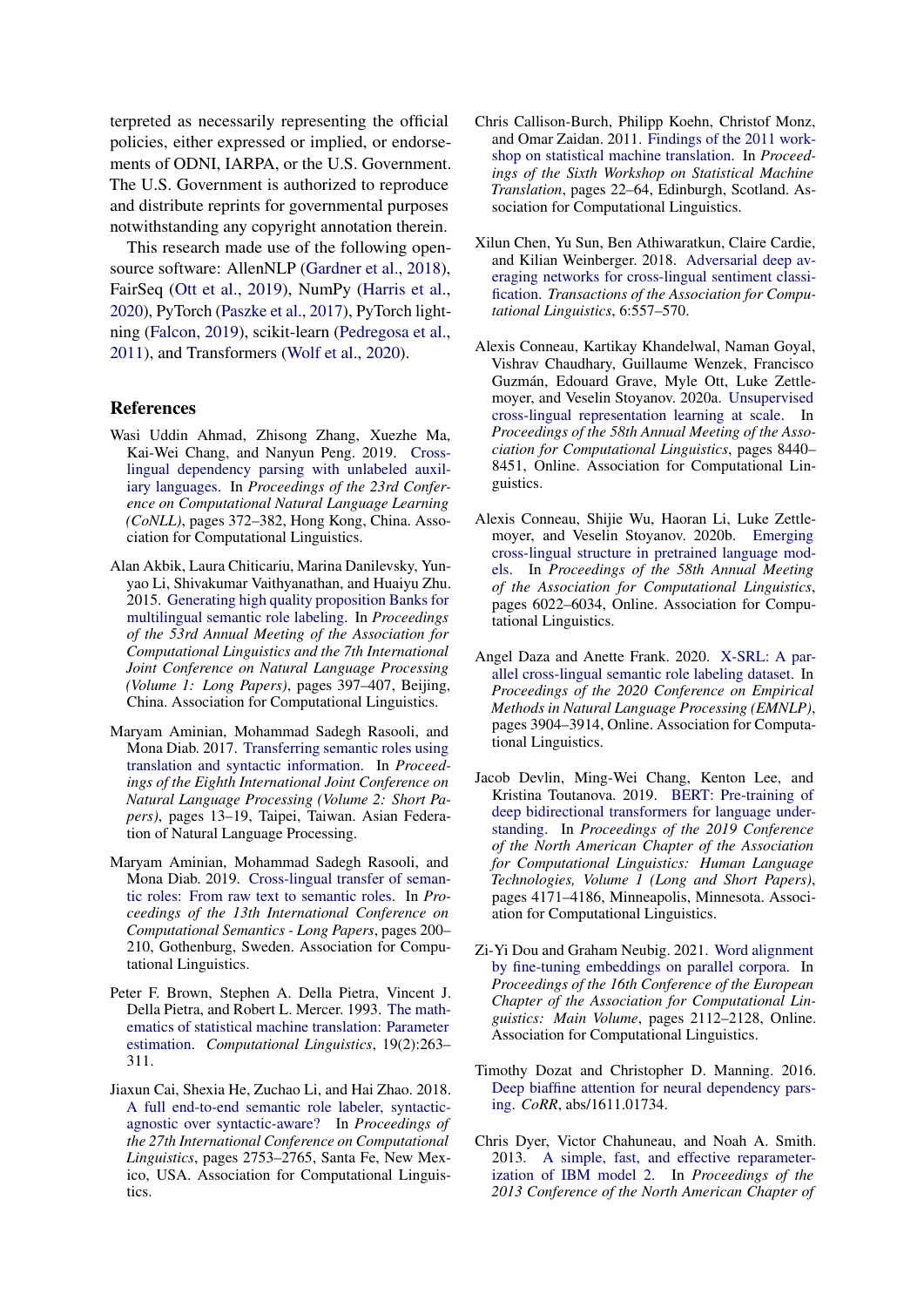*the Association for Computational Linguistics: Human Language Technologies*, pages 644–648, Atlanta, Georgia. Association for Computational Linguistics.

- <span id="page-10-8"></span>Julian Eisenschlos, Sebastian Ruder, Piotr Czapla, Marcin Kadras, Sylvain Gugger, and Jeremy Howard. 2019. [MultiFiT: Efficient multi-lingual lan](https://doi.org/10.18653/v1/D19-1572)[guage model fine-tuning.](https://doi.org/10.18653/v1/D19-1572) In *Proceedings of the 2019 Conference on Empirical Methods in Natural Language Processing and the 9th International Joint Conference on Natural Language Processing (EMNLP-IJCNLP)*, pages 5702–5707, Hong Kong, China. Association for Computational Linguistics.
- <span id="page-10-4"></span>Ibrahim Abu El-Khair. 2016. 1.5 billion words arabic corpus. *arXiv preprint arXiv:1611.04033*.
- <span id="page-10-14"></span>WA Falcon. 2019. Pytorch lightning. *GitHub. Note: https://github.com/PyTorchLightning/pytorchlightning*, 3.
- <span id="page-10-2"></span>Hao Fei, Meishan Zhang, and Donghong Ji. 2020. [Cross-lingual semantic role labeling with high](https://doi.org/10.18653/v1/2020.acl-main.627)[quality translated training corpus.](https://doi.org/10.18653/v1/2020.acl-main.627) In *Proceedings of the 58th Annual Meeting of the Association for Computational Linguistics*, pages 7014–7026, Online. Association for Computational Linguistics.
- <span id="page-10-10"></span>Yaroslav Ganin, Evgeniya Ustinova, Hana Ajakan, Pascal Germain, Hugo Larochelle, François Laviolette, Mario Marchand, and Victor Lempitsky. 2016. Domain-adversarial training of neural networks. *The journal of machine learning research*, 17(1):2096–2030.
- <span id="page-10-12"></span>Matt Gardner, Joel Grus, Mark Neumann, Oyvind Tafjord, Pradeep Dasigi, Nelson F. Liu, Matthew Peters, Michael Schmitz, and Luke Zettlemoyer. 2018. [AllenNLP: A deep semantic natural language pro](https://doi.org/10.18653/v1/W18-2501)[cessing platform.](https://doi.org/10.18653/v1/W18-2501) In *Proceedings of Workshop for NLP Open Source Software (NLP-OSS)*, pages 1– 6, Melbourne, Australia. Association for Computational Linguistics.
- <span id="page-10-13"></span>Charles R. Harris, K. Jarrod Millman, Stéfan J van der Walt, Ralf Gommers, Pauli Virtanen, David Cournapeau, Eric Wieser, Julian Taylor, Sebastian Berg, Nathaniel J. Smith, Robert Kern, Matti Picus, Stephan Hoyer, Marten H. van Kerkwijk, Matthew Brett, Allan Haldane, Jaime Fernández del Río, Mark Wiebe, Pearu Peterson, Pierre Gérard-Marchant, Kevin Sheppard, Tyler Reddy, Warren Weckesser, Hameer Abbasi, Christoph Gohlke, and Travis E. Oliphant. 2020. [Array programming with](https://doi.org/10.1038/s41586-020-2649-2) [NumPy.](https://doi.org/10.1038/s41586-020-2649-2) *Nature*, 585:357–362.
- <span id="page-10-0"></span>Junjie Hu, Sebastian Ruder, Aditya Siddhant, Graham Neubig, Orhan Firat, and Melvin Johnson. 2020. Xtreme: A massively multilingual multitask benchmark for evaluating cross-lingual generalisation. In *International Conference on Machine Learning*, pages 4411–4421. PMLR.
- <span id="page-10-6"></span>Masoud Jalili Sabet, Philipp Dufter, François Yvon, and Hinrich Schütze. 2020. [SimAlign: High qual](https://doi.org/10.18653/v1/2020.findings-emnlp.147)[ity word alignments without parallel training data us](https://doi.org/10.18653/v1/2020.findings-emnlp.147)[ing static and contextualized embeddings.](https://doi.org/10.18653/v1/2020.findings-emnlp.147) In *Findings of the Association for Computational Linguistics: EMNLP 2020*, pages 1627–1643, Online. Association for Computational Linguistics.
- <span id="page-10-9"></span>Melvin Johnson, Mike Schuster, Quoc V. Le, Maxim Krikun, Yonghui Wu, Zhifeng Chen, Nikhil Thorat, Fernanda Viégas, Martin Wattenberg, Greg Corrado, Macduff Hughes, and Jeffrey Dean. 2017. [Google's](https://doi.org/10.1162/tacl_a_00065) [multilingual neural machine translation system: En](https://doi.org/10.1162/tacl_a_00065)[abling zero-shot translation.](https://doi.org/10.1162/tacl_a_00065) *Transactions of the Association for Computational Linguistics*, 5:339–351.
- <span id="page-10-11"></span>Phillip Keung, Yichao Lu, and Vikas Bhardwaj. 2019. [Adversarial learning with contextual embeddings for](https://doi.org/10.18653/v1/D19-1138) [zero-resource cross-lingual classification and NER.](https://doi.org/10.18653/v1/D19-1138) In *Proceedings of the 2019 Conference on Empirical Methods in Natural Language Processing and the 9th International Joint Conference on Natural Language Processing (EMNLP-IJCNLP)*, pages 1355– 1360, Hong Kong, China. Association for Computational Linguistics.
- <span id="page-10-15"></span>Diederik P Kingma and Jimmy Ba. 2014. Adam: A method for stochastic optimization. *arXiv preprint arXiv:1412.6980*.
- <span id="page-10-5"></span>Taku Kudo and John Richardson. 2018. [SentencePiece:](https://doi.org/10.18653/v1/D18-2012) [A simple and language independent subword tok](https://doi.org/10.18653/v1/D18-2012)[enizer and detokenizer for neural text processing.](https://doi.org/10.18653/v1/D18-2012) In *Proceedings of the 2018 Conference on Empirical Methods in Natural Language Processing: System Demonstrations*, pages 66–71, Brussels, Belgium. Association for Computational Linguistics.
- <span id="page-10-1"></span>Wuwei Lan, Yang Chen, Wei Xu, and Alan Ritter. 2020. [An empirical study of pre-trained transformers for](https://doi.org/10.18653/v1/2020.emnlp-main.382) [Arabic information extraction.](https://doi.org/10.18653/v1/2020.emnlp-main.382) In *Proceedings of the 2020 Conference on Empirical Methods in Natural Language Processing (EMNLP)*, pages 4727–4734, Online. Association for Computational Linguistics.
- <span id="page-10-7"></span>Xuansong Li, Stephanie Strassel, Stephen Grimes, Safa Ismael, Mohamed Maamouri, Ann Bies, and Nianwen Xue. 2012. [Parallel aligned treebanks at](http://www.lrec-conf.org/proceedings/lrec2012/pdf/277_Paper.pdf) [LDC: New challenges interfacing existing infrastruc](http://www.lrec-conf.org/proceedings/lrec2012/pdf/277_Paper.pdf)[tures.](http://www.lrec-conf.org/proceedings/lrec2012/pdf/277_Paper.pdf) In *Proceedings of the Eighth International Conference on Language Resources and Evaluation (LREC'12)*, pages 1848–1855, Istanbul, Turkey. European Language Resources Association (ELRA).
- <span id="page-10-3"></span>Ying Lin, Heng Ji, Fei Huang, and Lingfei Wu. 2020. [A joint neural model for information extraction with](https://doi.org/10.18653/v1/2020.acl-main.713) [global features.](https://doi.org/10.18653/v1/2020.acl-main.713) In *Proceedings of the 58th Annual Meeting of the Association for Computational Linguistics*, pages 7999–8009, Online. Association for Computational Linguistics.
- <span id="page-10-16"></span>Yinhan Liu, Myle Ott, Naman Goyal, Jingfei Du, Mandar Joshi, Danqi Chen, Omer Levy, Mike Lewis, Luke Zettlemoyer, and Veselin Stoyanov. 2019. Roberta: A robustly optimized bert pretraining approach. *arXiv preprint arXiv:1907.11692*.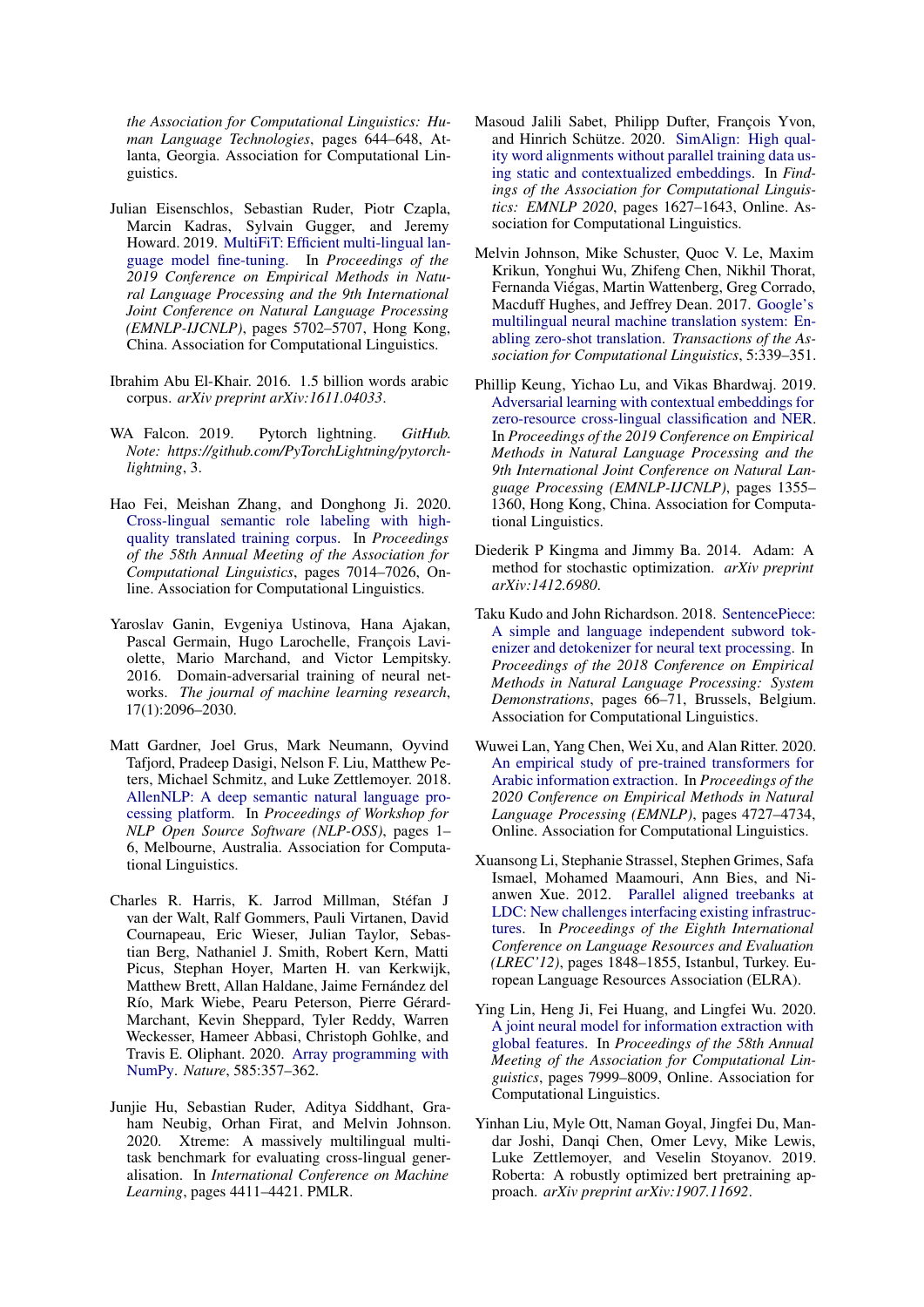- <span id="page-11-15"></span>Shengjie Luo, Kaiyuan Gao, Shuxin Zheng, Guolin Ke, Di He, Liwei Wang, and Tie-Yan Liu. 2021. Revisiting language encoding in learning multilingual representations. *arXiv preprint arXiv:2102.08357*.
- <span id="page-11-11"></span>Franz Josef Och and Hermann Ney. 2003. [A systematic](https://doi.org/10.1162/089120103321337421) [comparison of various statistical alignment models.](https://doi.org/10.1162/089120103321337421) *Computational Linguistics*, 29(1):19–51.
- <span id="page-11-4"></span>Pedro Javier Ortiz Suárez, Laurent Romary, and Benoît Sagot. 2020. [A monolingual approach to contextual](https://doi.org/10.18653/v1/2020.acl-main.156)[ized word embeddings for mid-resource languages.](https://doi.org/10.18653/v1/2020.acl-main.156) In *Proceedings of the 58th Annual Meeting of the Association for Computational Linguistics*, pages 1703–1714, Online. Association for Computational Linguistics.
- <span id="page-11-16"></span>Myle Ott, Sergey Edunov, Alexei Baevski, Angela Fan, Sam Gross, Nathan Ng, David Grangier, and Michael Auli. 2019. [fairseq: A fast, extensible](https://doi.org/10.18653/v1/N19-4009) [toolkit for sequence modeling.](https://doi.org/10.18653/v1/N19-4009) In *Proceedings of the 2019 Conference of the North American Chapter of the Association for Computational Linguistics (Demonstrations)*, pages 48–53, Minneapolis, Minnesota. Association for Computational Linguistics.
- <span id="page-11-13"></span>Hiroaki Ozaki, Gaku Morio, Terufumi Morishita, and Toshinori Miyoshi. 2021. [Project-then-transfer: Ef](https://aclanthology.org/2021.eacl-main.221)[fective two-stage cross-lingual transfer for seman](https://aclanthology.org/2021.eacl-main.221)[tic dependency parsing.](https://aclanthology.org/2021.eacl-main.221) In *Proceedings of the 16th Conference of the European Chapter of the Association for Computational Linguistics: Main Volume*, pages 2586–2594, Online. Association for Computational Linguistics.
- <span id="page-11-1"></span>Xiaoman Pan, Boliang Zhang, Jonathan May, Joel Nothman, Kevin Knight, and Heng Ji. 2017. [Cross](https://doi.org/10.18653/v1/P17-1178)[lingual name tagging and linking for 282 languages.](https://doi.org/10.18653/v1/P17-1178) In *Proceedings of the 55th Annual Meeting of the Association for Computational Linguistics (Volume 1: Long Papers)*, pages 1946–1958, Vancouver, Canada. Association for Computational Linguistics.
- <span id="page-11-2"></span>Rrubaa Panchendrarajan and Aravindh Amaresan. 2018. [Bidirectional LSTM-CRF for named entity](https://aclanthology.org/Y18-1061) [recognition.](https://aclanthology.org/Y18-1061) In *Proceedings of the 32nd Pacific Asia Conference on Language, Information and Computation*, Hong Kong. Association for Computational Linguistics.
- <span id="page-11-3"></span>Robert Parker, David Graff, Ke Chen, Junbo Kong, and Kazuaki Maeda. 2011. Arabic gigaword fifth edition ldc2011t11. *Philadelphia: Linguistic Data Consortium*.
- <span id="page-11-17"></span>Adam Paszke, Sam Gross, Soumith Chintala, Gregory Chanan, Edward Yang, Zachary DeVito, Zeming Lin, Alban Desmaison, Luca Antiga, and Adam Lerer. 2017. Automatic differentiation in pytorch.
- <span id="page-11-18"></span>Fabian Pedregosa, Gaël Varoquaux, Alexandre Gramfort, Vincent Michel, Bertrand Thirion, Olivier Grisel, Mathieu Blondel, Peter Prettenhofer, Ron Weiss, Vincent Dubourg, Jake Vanderplas, Alexandre Passos, David Cournapeau, Matthieu Brucher,

Matthieu Perrot, and Édouard Duchesnay. 2011. [Scikit-learn: Machine learning in python.](http://jmlr.org/papers/v12/pedregosa11a.html) *Journal of Machine Learning Research*, 12(85):2825–2830.

- <span id="page-11-14"></span>Emmanouil Antonios Platanios, Mrinmaya Sachan, Graham Neubig, and Tom Mitchell. 2018. [Contex](https://doi.org/10.18653/v1/D18-1039)[tual parameter generation for universal neural ma](https://doi.org/10.18653/v1/D18-1039)[chine translation.](https://doi.org/10.18653/v1/D18-1039) In *Proceedings of the 2018 Conference on Empirical Methods in Natural Language Processing*, pages 425–435, Brussels, Belgium. Association for Computational Linguistics.
- <span id="page-11-10"></span>Matt Post. 2018. [A call for clarity in reporting BLEU](https://doi.org/10.18653/v1/W18-6319) [scores.](https://doi.org/10.18653/v1/W18-6319) In *Proceedings of the Third Conference on Machine Translation: Research Papers*, pages 186– 191, Brussels, Belgium. Association for Computational Linguistics.
- <span id="page-11-5"></span>Prokopis Prokopidis, Vassilis Papavassiliou, and Stelios Piperidis. 2016. [Parallel Global Voices: a col](https://aclanthology.org/L16-1144)[lection of multilingual corpora with citizen media](https://aclanthology.org/L16-1144) [stories.](https://aclanthology.org/L16-1144) In *Proceedings of the Tenth International Conference on Language Resources and Evaluation (LREC'16)*, pages 900–905, Portorož, Slovenia. European Language Resources Association (ELRA).
- <span id="page-11-12"></span>Ellen Riloff, Charles Schafer, and David Yarowsky. 2002. [Inducing information extraction systems for](https://aclanthology.org/C02-1070) [new languages via cross-language projection.](https://aclanthology.org/C02-1070) In *COLING 2002: The 19th International Conference on Computational Linguistics*.
- <span id="page-11-0"></span>Sebastian Ruder, Noah Constant, Jan A. Botha, Aditya Siddhant, Orhan Firat, Jinlan Fu, Pengfei Liu, Junjie Hu, Graham Neubig, and Melvin Johnson. 2021. Xtreme-r: Towards more challenging and nuanced multilingual evaluation. *ArXiv*, abs/2104.07412.
- <span id="page-11-9"></span>Hassan Sajjad, Francisco Guzmn, Preslav Nakov, Ahmed Abdelali, Kenton Murray, Fahad Al Obaidli, and Stephan Vogel. 2013. Qcri at iwslt 2013: Experiments in arabic-english and english-arabic spoken language translation. In *Proceedings of the 10th International Workshop on Spoken Language Technology (IWSLT-13)*. Citeseer.
- <span id="page-11-6"></span>Holger Schwenk, Vishrav Chaudhary, Shuo Sun, Hongyu Gong, and Francisco Guzmán. 2021. [Wiki-](https://aclanthology.org/2021.eacl-main.115)[Matrix: Mining 135M parallel sentences in 1620](https://aclanthology.org/2021.eacl-main.115) [language pairs from Wikipedia.](https://aclanthology.org/2021.eacl-main.115) In *Proceedings of the 16th Conference of the European Chapter of the Association for Computational Linguistics: Main Volume*, pages 1351–1361, Online. Association for Computational Linguistics.
- <span id="page-11-7"></span>Holger Schwenk and Matthijs Douze. 2017. [Learn](https://doi.org/10.18653/v1/W17-2619)[ing joint multilingual sentence representations with](https://doi.org/10.18653/v1/W17-2619) [neural machine translation.](https://doi.org/10.18653/v1/W17-2619) In *Proceedings of the 2nd Workshop on Representation Learning for NLP*, pages 157–167, Vancouver, Canada. Association for Computational Linguistics.
- <span id="page-11-8"></span>Rico Sennrich, Barry Haddow, and Alexandra Birch. 2016. [Neural machine translation of rare words](https://doi.org/10.18653/v1/P16-1162) [with subword units.](https://doi.org/10.18653/v1/P16-1162) In *Proceedings of the 54th Annual Meeting of the Association for Computational*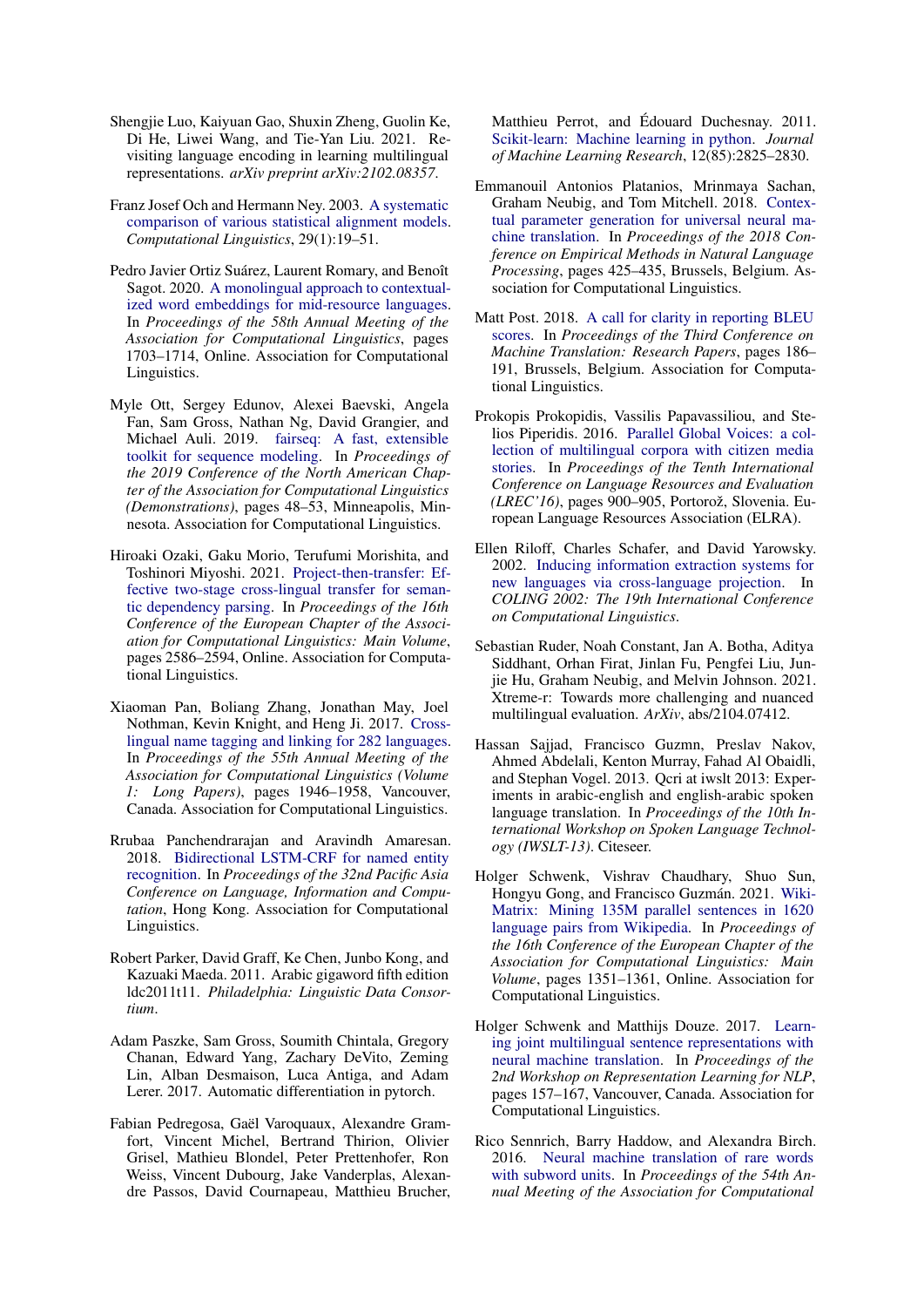*Linguistics (Volume 1: Long Papers)*, pages 1715– 1725, Berlin, Germany. Association for Computational Linguistics.

- <span id="page-12-5"></span>Elias Stengel-Eskin, Tzu-ray Su, Matt Post, and Benjamin Van Durme. 2019. [A discriminative neural](https://doi.org/10.18653/v1/D19-1084) [model for cross-lingual word alignment.](https://doi.org/10.18653/v1/D19-1084) In *Proceedings of the 2019 Conference on Empirical Methods in Natural Language Processing and the 9th International Joint Conference on Natural Language Processing (EMNLP-IJCNLP)*, pages 910–920, Hong Kong, China. Association for Computational Linguistics.
- <span id="page-12-12"></span>Brian Thompson and Matt Post. 2020. [Automatic ma](https://doi.org/10.18653/v1/2020.emnlp-main.8)[chine translation evaluation in many languages via](https://doi.org/10.18653/v1/2020.emnlp-main.8) [zero-shot paraphrasing.](https://doi.org/10.18653/v1/2020.emnlp-main.8) In *Proceedings of the 2020 Conference on Empirical Methods in Natural Language Processing (EMNLP)*, pages 90–121, Online. Association for Computational Linguistics.
- <span id="page-12-13"></span>Jörg Tiedemann. 2020. [The tatoeba translation chal](https://aclanthology.org/2020.wmt-1.139)[lenge – realistic data sets for low resource and multi](https://aclanthology.org/2020.wmt-1.139)[lingual MT.](https://aclanthology.org/2020.wmt-1.139) In *Proceedings of the Fifth Conference on Machine Translation*, pages 1174–1182, Online. Association for Computational Linguistics.
- <span id="page-12-7"></span>Jörg Tiedemann, Željko Agic, and Joakim Nivre. 2014. ´ [Treebank translation for cross-lingual parser induc](https://doi.org/10.3115/v1/W14-1614)[tion.](https://doi.org/10.3115/v1/W14-1614) In *Proceedings of the Eighteenth Conference on Computational Natural Language Learning*, pages 130–140, Ann Arbor, Michigan. Association for Computational Linguistics.
- <span id="page-12-3"></span>Ashish Vaswani, Noam Shazeer, Niki Parmar, Jakob Uszkoreit, Llion Jones, Aidan N Gomez, Łukasz Kaiser, and Illia Polosukhin. 2017. Attention is all you need. *Advances in Neural Information Processing Systems*, 30:5998–6008.
- <span id="page-12-9"></span>Christopher Walker, Stephanie Strassel, Julie Medero, and Kazuaki Maeda. 2006. ACE 2005 multilingual training corpus LDC2006T06. *Web Download. Philadelphia: Linguistic Data Consortium*.
- <span id="page-12-16"></span>Thomas Wolf, Lysandre Debut, Victor Sanh, Julien Chaumond, Clement Delangue, Anthony Moi, Pierric Cistac, Tim Rault, Remi Louf, Morgan Funtowicz, Joe Davison, Sam Shleifer, Patrick von Platen, Clara Ma, Yacine Jernite, Julien Plu, Canwen Xu, Teven Le Scao, Sylvain Gugger, Mariama Drame, Quentin Lhoest, and Alexander Rush. 2020. [Trans](https://doi.org/10.18653/v1/2020.emnlp-demos.6)[formers: State-of-the-art natural language process](https://doi.org/10.18653/v1/2020.emnlp-demos.6)[ing.](https://doi.org/10.18653/v1/2020.emnlp-demos.6) In *Proceedings of the 2020 Conference on Empirical Methods in Natural Language Processing: System Demonstrations*, pages 38–45, Online. Association for Computational Linguistics.
- <span id="page-12-0"></span>Shijie Wu and Mark Dredze. 2019. [Beto, bentz, be](https://doi.org/10.18653/v1/D19-1077)[cas: The surprising cross-lingual effectiveness of](https://doi.org/10.18653/v1/D19-1077) [BERT.](https://doi.org/10.18653/v1/D19-1077) In *Proceedings of the 2019 Conference on Empirical Methods in Natural Language Processing and the 9th International Joint Conference on Natural Language Processing (EMNLP-IJCNLP)*, pages 833–844, Hong Kong, China. Association for Computational Linguistics.
- <span id="page-12-2"></span>Shijie Wu and Mark Dredze. 2020a. [Are all languages](https://doi.org/10.18653/v1/2020.repl4nlp-1.16) [created equal in multilingual BERT?](https://doi.org/10.18653/v1/2020.repl4nlp-1.16) In *Proceedings of the 5th Workshop on Representation Learning for NLP*, pages 120–130, Online. Association for Computational Linguistics.
- <span id="page-12-8"></span>Shijie Wu and Mark Dredze. 2020b. [Do explicit align](https://doi.org/10.18653/v1/2020.emnlp-main.362)[ments robustly improve multilingual encoders?](https://doi.org/10.18653/v1/2020.emnlp-main.362) In *Proceedings of the 2020 Conference on Empirical Methods in Natural Language Processing (EMNLP)*, pages 4471–4482, Online. Association for Computational Linguistics.
- <span id="page-12-11"></span>Patrick Xia, Guanghui Qin, Siddharth Vashishtha, Yunmo Chen, Tongfei Chen, Chandler May, Craig Harman, Kyle Rawlins, Aaron Steven White, and Benjamin Van Durme. 2021. [LOME: Large ontol](https://aclanthology.org/2021.eacl-demos.19)[ogy multilingual extraction.](https://aclanthology.org/2021.eacl-demos.19) In *Proceedings of the 16th Conference of the European Chapter of the Association for Computational Linguistics: System Demonstrations*, pages 149–159, Online. Association for Computational Linguistics.
- <span id="page-12-15"></span>Haoran Xu, Seth Ebner, Mahsa Yarmohammadi, Aaron Steven White, Benjamin Van Durme, and Kenton Murray. 2021. [Gradual fine-tuning for low](https://aclanthology.org/2021.adaptnlp-1.22)[resource domain adaptation.](https://aclanthology.org/2021.adaptnlp-1.22) In *Proceedings of the Second Workshop on Domain Adaptation for NLP*, pages 214–221, Kyiv, Ukraine. Association for Computational Linguistics.
- <span id="page-12-6"></span>Linting Xue, Noah Constant, Adam Roberts, Mihir Kale, Rami Al-Rfou, Aditya Siddhant, Aditya Barua, and Colin Raffel. 2021. [mT5: A massively](https://doi.org/10.18653/v1/2021.naacl-main.41) [multilingual pre-trained text-to-text transformer.](https://doi.org/10.18653/v1/2021.naacl-main.41) In *Proceedings of the 2021 Conference of the North American Chapter of the Association for Computational Linguistics: Human Language Technologies*, pages 483–498, Online. Association for Computational Linguistics.
- <span id="page-12-14"></span>David Yarowsky. 1995. [Unsupervised word sense dis](https://doi.org/10.3115/981658.981684)[ambiguation rivaling supervised methods.](https://doi.org/10.3115/981658.981684) In *33rd Annual Meeting of the Association for Computational Linguistics*, pages 189–196, Cambridge, Massachusetts, USA. Association for Computational Linguistics.
- <span id="page-12-1"></span>David Yarowsky and Grace Ngai. 2001. [Inducing mul](https://aclanthology.org/N01-1026)[tilingual POS taggers and NP bracketers via robust](https://aclanthology.org/N01-1026) [projection across aligned corpora.](https://aclanthology.org/N01-1026) In *Second Meeting of the North American Chapter of the Association for Computational Linguistics*.
- <span id="page-12-4"></span>David Yarowsky, Grace Ngai, and Richard Wicentowski. 2001. [Inducing multilingual text analysis](https://aclanthology.org/H01-1035) [tools via robust projection across aligned corpora.](https://aclanthology.org/H01-1035) In *Proceedings of the First International Conference on Human Language Technology Research*.
- <span id="page-12-10"></span>Daniel Zeman et al. 2020. Universal dependencies 2.7. *LINDAT/CLARIAH-CZ digital library at the Institute of Formal and Applied Linguistics (ÚFAL), Faculty of Mathematics and Physics, Charles University*.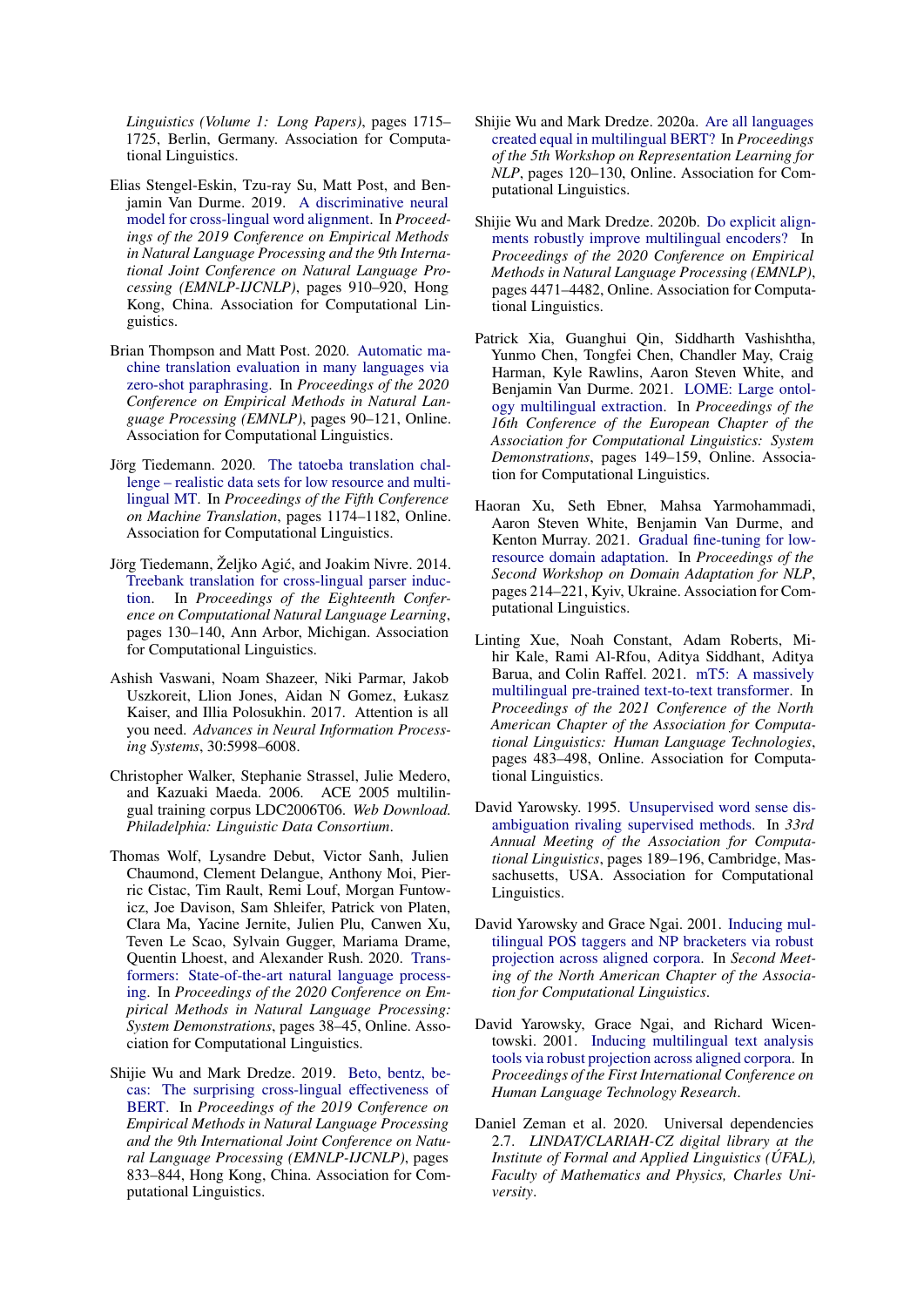- <span id="page-13-0"></span>Imad Zeroual, Dirk Goldhahn, Thomas Eckart, and Abdelhak Lakhouaja. 2019. [OSIAN: Open source inter](https://doi.org/10.18653/v1/W19-4619)[national Arabic news corpus - preparation and inte](https://doi.org/10.18653/v1/W19-4619)[gration into the CLARIN-infrastructure.](https://doi.org/10.18653/v1/W19-4619) In *Proceedings of the Fourth Arabic Natural Language Processing Workshop*, pages 175–182, Florence, Italy. Association for Computational Linguistics.
- <span id="page-13-2"></span>Jinhua Zhu, Yingce Xia, Lijun Wu, Di He, Tao Qin, Wengang Zhou, Houqiang Li, and Tieyan Liu. 2020. [Incorporating bert into neural machine translation.](https://openreview.net/forum?id=Hyl7ygStwB) In *International Conference on Learning Representations*.
- <span id="page-13-1"></span>Michał Ziemski, Marcin Junczys-Dowmunt, and Bruno<br>Pouliquen. 2016. The United Nations parallel [The United Nations parallel](https://aclanthology.org/L16-1561) [corpus v1.0.](https://aclanthology.org/L16-1561) In *Proceedings of the Tenth International Conference on Language Resources and Evaluation (LREC'16)*, pages 3530–3534, Portorož, Slovenia. European Language Resources Association (ELRA).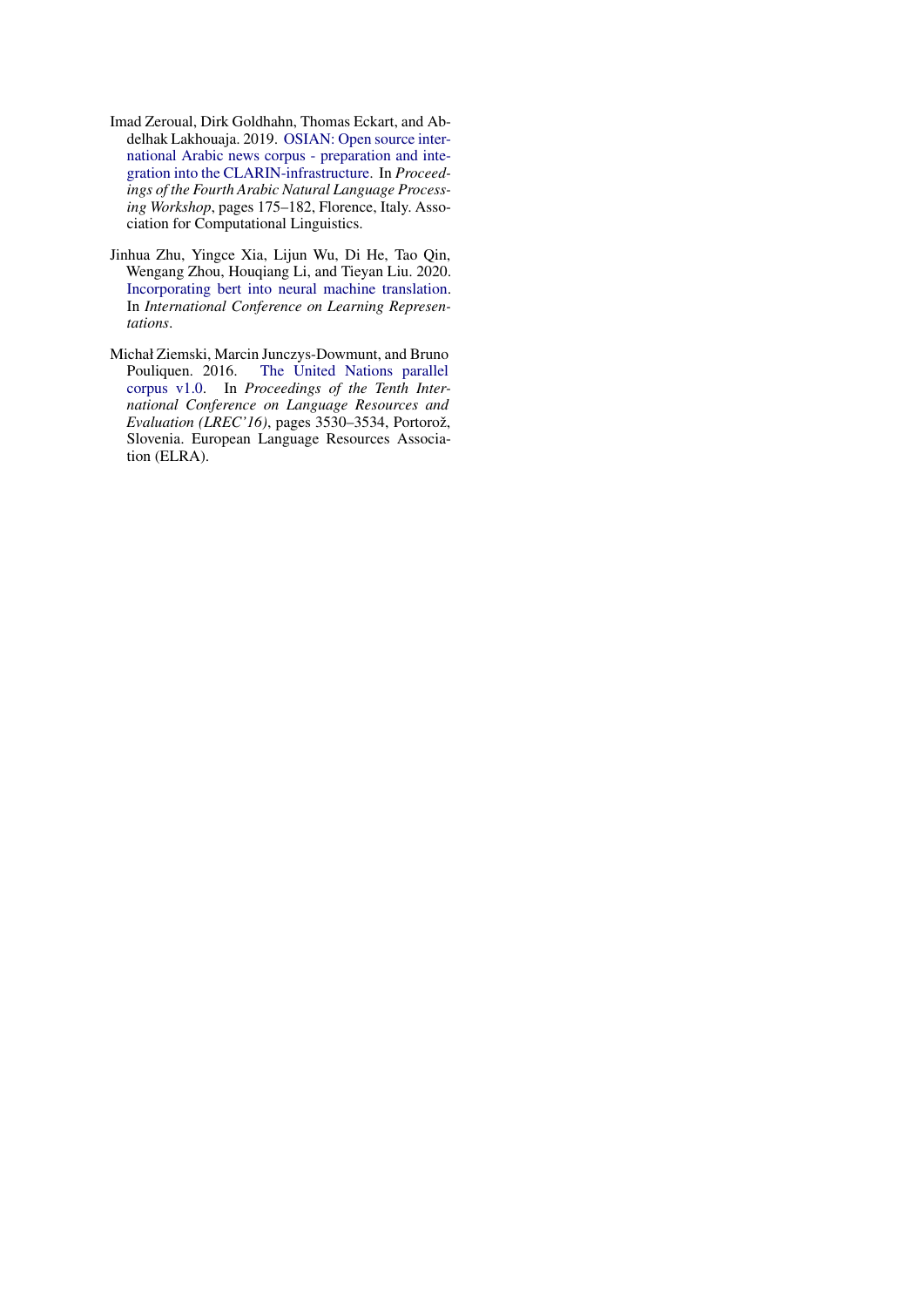## <span id="page-14-0"></span>A Fine-tuning Hyperparameters

## A.1 ACE

We used the OneIE v0.4.8 codebase<sup>[17](#page-14-2)</sup> with the following hyperparameters: Adam optimizer [\(Kingma](#page-10-15) [and Ba,](#page-10-15) [2014\)](#page-10-15) for 60 epochs with a learning rate of 5e-5 and weight decay of 1e-5 for the encoder, and a learning rate of 1e-3 and weight decay of 1e-3 for other parameters. Two-layer feed-forward network with a dropout rate of 0.4 for task-specific classifiers, 150 hidden units for entity and relation extraction, and 600 hidden units for event extraction.  $\beta_v$  and  $\beta_e$  set to 2 and  $\theta$  set to 10 for global features. Data statistics can be found in [Table 6.](#page-14-3)

<span id="page-14-3"></span>

|            | Train $(en/ar^*)$ | Dev $(en/ar^*)$ | Test $(en/ar)$ |
|------------|-------------------|-----------------|----------------|
| Sent.      | 19,216/1,710      | 901/256         | 676/216        |
| Evt. trig. | 4,419/1,825       | 468/211         | 424/234        |
| Evt. arg.  | 6,607/3,255       | 759/412         | 689/451        |
| Entity     | 47,554/25,889     | 3,423/3,554     | 3,673/2,977    |
| Relation   | 7,159/3,704       | 728/527         | 802/478        |
| Rel. arg.  | 14,318/7,408      | 1,456/1,054     | 1,604/956      |

Table 6: ACE dataset statistics. \*Arabic train and dev sets are not used in our experiments.

<span id="page-14-4"></span>

|                     | Train (en)      | Dev (en)     | Test (ar)  |
|---------------------|-----------------|--------------|------------|
| Sent.<br>Evt. trig. | 3.629<br>12,390 | 453<br>1,527 | 129<br>517 |
| Evt. arg.           | 20,314          | 2.522        | 857        |

Table 7: BETTER dataset statistics.

## A.2 BETTER

The codebase for event structure prediction uses AllenNLP [\(Gardner et al.,](#page-10-12) [2018\)](#page-10-12). The contextual encoder produces representations for the tagger and typer modules. Span representations are formed by concatenating the output of a self-attention layer over the span's token embeddings with the embeddings of the first and last tokens of the span. The BiLSTM-CRF tagger has 2 layers, both with hidden size of 2048. We use a dropout rate of 0.3 and maximum sequence length of 512. Child span prediction is conditioned on parent spans and labels, so we represent parent labels with an embedding of size 128. We use Adam optimizer to fine-tune the encoder with a learning rate of 2e-5, and we use a learning rate of 1e-3 for other components. The tagger loss is negative log likelihood and the

typer loss is cross entropy. We equally weight both losses and train against their sum. The contextual encoder is not frozen. Data statistics can be found in [Table 7.](#page-14-4)

## A.3 NER, POS Tagging, and Parsing

We use the Adam optimizer with a learning rate of 2e-5 with linear warmup for the first 10% of total steps and linear decay afterwards, and train for 5 epochs with a batch size of 32. To obtain valid BIO sequences, we rewrite standalone  $I-X$  into  $B-X$ and  $B-X$  I-Y I-Z into  $B-Z$  I-Z I-Z, following the final entity type. For parsing, we ignore punctuations (PUNCT) and symbols (SYM) when calculating LAS.

We set the maximum sequence length to 128 during fine-tuning. For NER and POS tagging, we additionally use a sliding window of context to include subwords beyond the first 128. At test time, we use the same maximum sequence length except for parsing. At test time for parsing, we use only the first 128 words of a sentence. As the supervision for Chinese NER is character-level, we segment the characters into words using the Stanford Word Segmenter and realign the label.

<span id="page-14-7"></span>The datasets we used are publicly available: NER,<sup>[18](#page-14-5)</sup> POS tagging, and dependency parsing.<sup>[19](#page-14-6)</sup> Data statistics can be found in [Table 8.](#page-14-7)

|          | <b>NER</b> | POS tagging<br>Parsing |
|----------|------------|------------------------|
| en-train | 20,000     | 12,543                 |
| en-dev   | 10.000     | 2,002                  |
| en-test  | 10,000     | 2,077                  |
| ar-test  | 10.000     | 680                    |
| de-test  | 10.000     | 977                    |
| es-test  | 10.000     | 426                    |
| fr-test  | 10.000     | 416                    |
| hi-test  | 1.000      | 1,684                  |
| ru-test  | 10.000     | 601                    |
| vi-test  | 10.000     | 800                    |
| zh-test  | 10,000     | 500                    |

Table 8: Number of examples.

## <span id="page-14-1"></span>B Encoder Pretraining Hyperparameters

We pretrain each encoder with a batch size of 2048 sequences and 512 sequence length for 250K steps

<span id="page-14-5"></span><sup>18</sup>[https://www.amazon.](https://www.amazon.com/clouddrive/share/d3KGCRCIYwhKJF0H3eWA26hjg2ZCRhjpEQtDL70FSBN) [com/clouddrive/share/](https://www.amazon.com/clouddrive/share/d3KGCRCIYwhKJF0H3eWA26hjg2ZCRhjpEQtDL70FSBN) [d3KGCRCIYwhKJF0H3eWA26hjg2ZCRhjpEQtDL70FSBN](https://www.amazon.com/clouddrive/share/d3KGCRCIYwhKJF0H3eWA26hjg2ZCRhjpEQtDL70FSBN) <sup>19</sup>[https://lindat.mff.cuni.cz/](https://lindat.mff.cuni.cz/repository/xmlui/handle/11234/1-3424)

<span id="page-14-2"></span><sup>17</sup>http://blender.cs.illinois.edu/software/oneie/

<span id="page-14-6"></span>[repository/xmlui/handle/11234/1-3424](https://lindat.mff.cuni.cz/repository/xmlui/handle/11234/1-3424)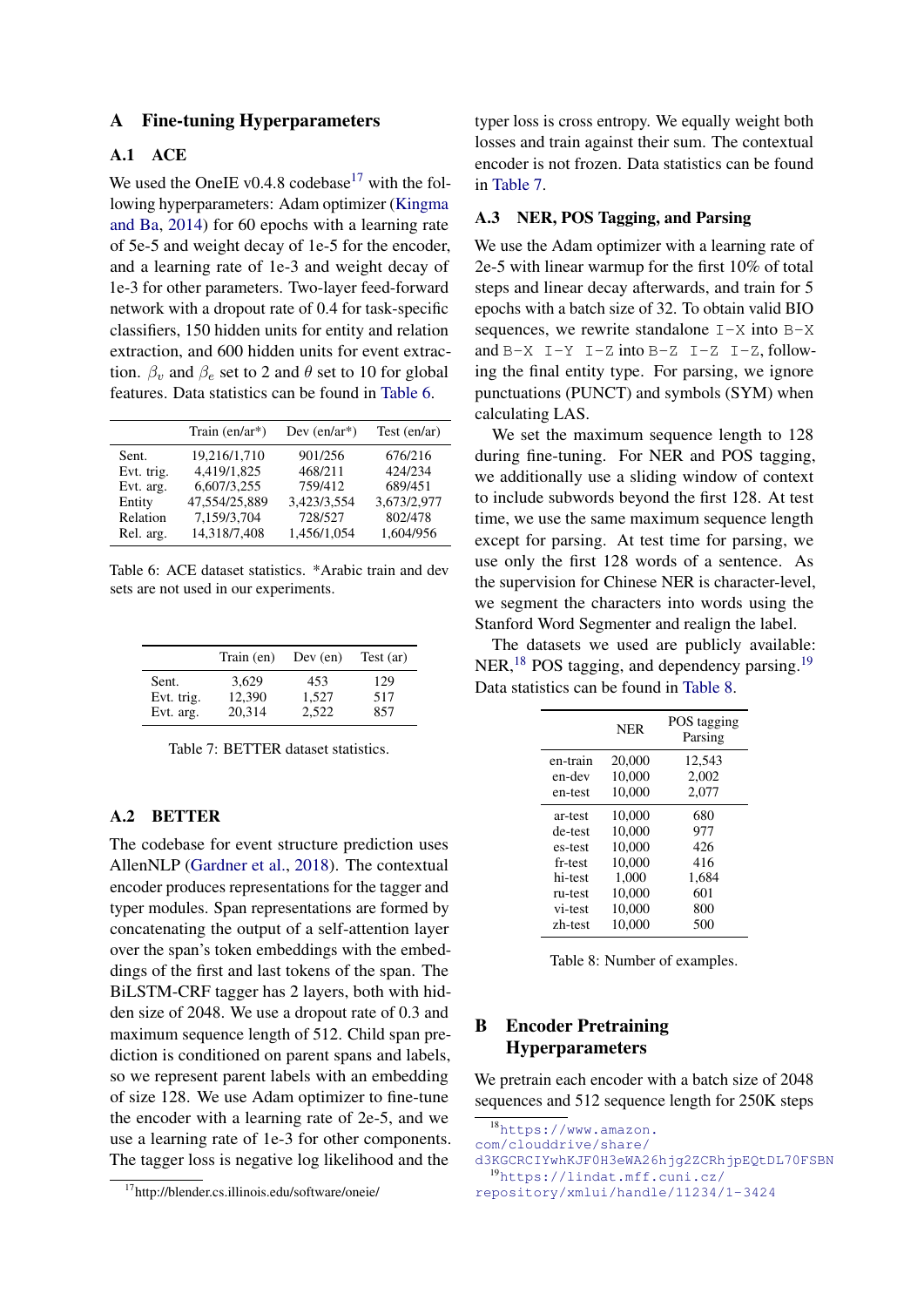from scratch, $20$  roughly 1/24 the amount of pretraining compute of XLM-R. Training takes 8 RTX 6000 GPUs roughly three weeks. We follow the pretraining recipe of RoBERTa [\(Liu et al.,](#page-10-16) [2019\)](#page-10-16) and XLM-R. We omit the next sentence prediction task and use a learning rate of 2e-4, Adam optimizer, and linear warmup of 10K steps then decay linearly to 0, multilingual sampling alpha of 0.3, and the fairseq [\(Ott et al.,](#page-11-16) [2019\)](#page-11-16) implementation.

# <span id="page-15-0"></span>C Machine Translation Hyperparameters

All of our machine translation systems are based upon the Transformer architecture: a six-layer encoder, six-layer decoder model with 2048 FFN dimension and 8 attention heads. We use 4 Nvidia V100 GPUs, with a batch size of 2048 tokens per GPU. We accumulate the gradient 10 times before updating model parameters. The initial learning rate is 1e-3. The optimizer is Adam with an inverse\_sqrt learning rate scheduler. In the inference step, the width of beam search is 4 with a length penalty of 0.6.

# <span id="page-15-2"></span>D ACE Arabic Full Metrics

The full metrics of Arabic ACE can be found in [Table 9](#page-16-0) and [Table 10.](#page-17-0)

## <span id="page-15-1"></span>E ACE English Full Metrics

The full metrics of English ACE can be found in [Table 11.](#page-17-1)

<span id="page-15-3"></span> $20$ While we use XLM-R as the initialization of the Transformer, due to vocabulary differences, the learning curve is similar to that of pretraining from scratch.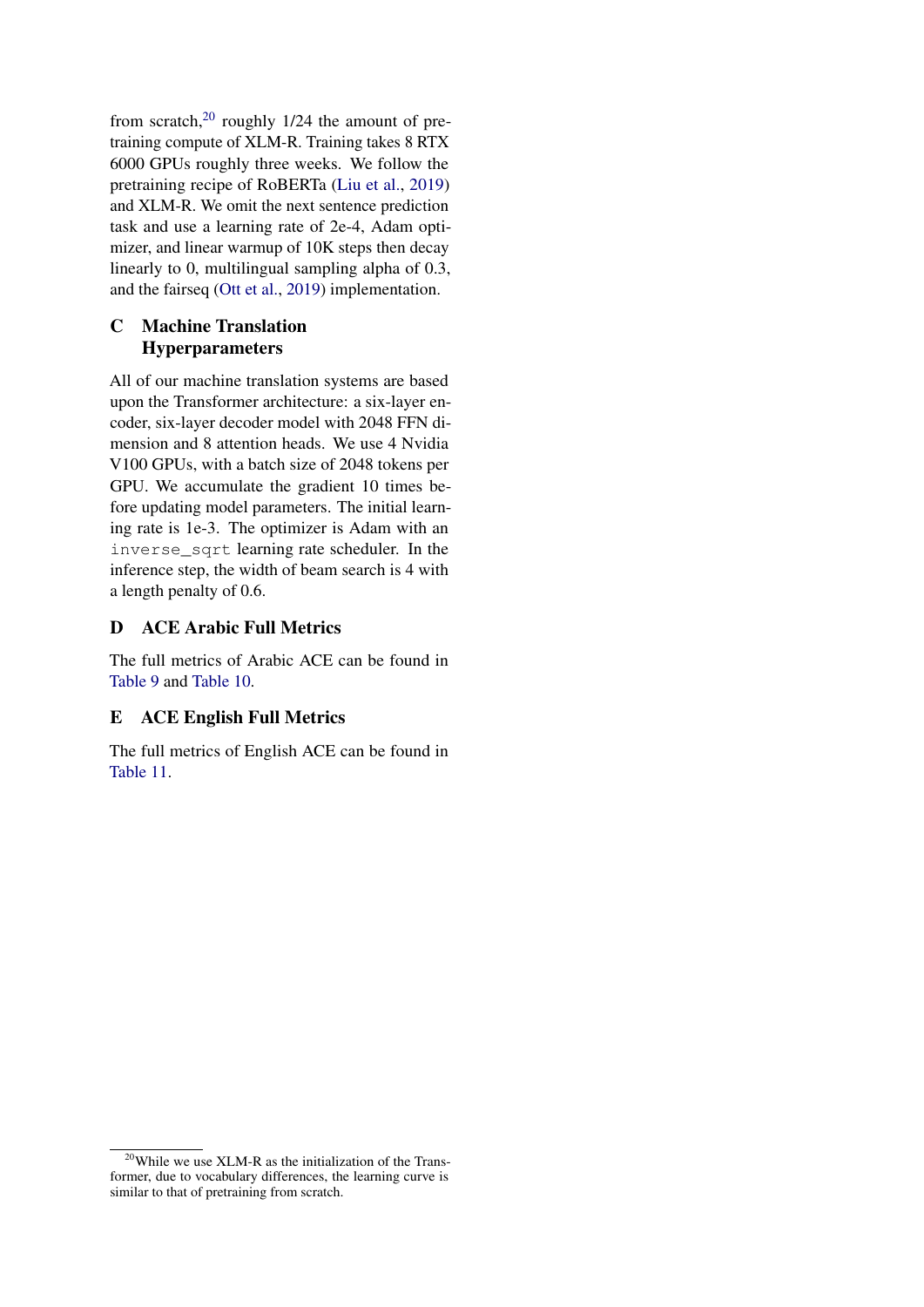<span id="page-16-0"></span>

|            | MT                     | Align                          | <b>Entity</b>    | <b>Relation</b>   | Trig-I           | Trig-C           | Arg-I            | Arg-C            | <b>AVG</b>       |
|------------|------------------------|--------------------------------|------------------|-------------------|------------------|------------------|------------------|------------------|------------------|
|            |                        | mBERT (base, multilingual)     |                  |                   |                  |                  |                  |                  |                  |
| (Z)        |                        |                                | 59.3             | 25.7              | 23.8             | 22.2             | 17.2             | 13.8             | 27.0             |
| (A)        | public                 | FA                             | $-2.2$           | $-13.9$           | $+6.5$           | $+2.5$           | $+10.7$          | $+11.5$          | $+2.5$           |
| (B)        | public                 | mBERT                          | $-6.2$           | $-5.1$            | $+16.0$          | $+10.6$          | $+11.5$          | $+12.1$          | $+6.5$           |
| (B)        | public                 | XLM-R                          | $-12.7$          | $-17.9$           | $+11.1$          | $+8.0$           | $+8.5$           | $+8.1$           | $+0.9$           |
| (C)        | public                 | $mBERT_{ft}$                   | $-1.1$           | $+0.9$            | $+12.8$          | $+9.8$           | $+10.9$          | $+13.6$          | $+7.8$           |
| (C)        | public                 | $XLM-R_{ft}$                   | $-0.1$           | $-4.2$            | $+16.0$          | $+11.9$          | $+11.2$          | $+11.3$          | $+7.7$           |
| (C)        | public                 | $XLM-R_{ft,s}$                 | $-0.2$           | $-1.6$            | $+13.4$          | $+11.5$          | $+9.0$           | $+11.7$          | $+7.3$           |
| (D)        | public                 | GB $v4ft$                      | $-1.9$           | $+2.8$            | $+14.3$          | $+9.9$           | $+12.7$          | $+13.3$          | $+8.5$           |
| (D)        | public                 | $L128K_{ft}$                   | $-1.7$           | $+0.6$            | $+11.6$          | $+8.3$           | $+10.7$          | $+9.0$           | $+6.4$           |
| (D)        | public                 | $_{\rm L128K_{\it \! fit. S}}$ | $-1.3$           | $+3.6$            | $+12.7$          | $+8.4$           | $+8.3$           | $+10.3$          | $+7.0$           |
| (E)        | GB <sub>v4</sub>       | $mBERT_{ft}$                   | $+1.0$           | $+4.7$            | $+13.6$          | $+10.3$          | $+9.3$           | $+11.3$          | $+8.4$           |
| (E)        | GB <sub>v4</sub>       | $XLM-R_H$                      | $-0.5$           | $+5.5$            | $+12.6$          | $+10.8$          | $+15.1$          | $+14.4$          | $+9.6$           |
| (E)        | L128K                  | mBERT $\dot{f}_t$              | $+2.6$           | $+5.2$            | $+12.9$          | $+13.4$          | $+18.8$          | $+19.6$          | $+12.1$          |
| (E)        | $_{\rm L128K}$         | $XLM-R_{ft}$                   | $+2.5$           | $+6.3$            | $+11.2$          | $+5.1$           | $+17.1$          | $+19.2$          | $+10.2$          |
|            |                        | XLM-R (large, multilingual)    |                  |                   |                  |                  |                  |                  |                  |
| (Z)        |                        |                                | 70.0             | 38.7              | 44.0             | 40.8             | 39.5             | 37.8             | 45.1             |
| (A)        | public                 | FA                             | $-7.2$           | $-9.5$            | $-9.3$           | $-8.2$           | $-4.8$           | $-6.0$           | $-7.5$           |
| (B)        | public                 | mBERT                          | $-8.5$           | $-10.2$           | $-2.2$           | $-0.1$           | $-2.0$           | $-3.4$           | $-4.4$           |
| (B)        | public                 | XLM-R                          | $-14.7$          | $-12.1$           | $-8.9$           | $-7.8$           | $-8.1$           | $-8.3$           | $-10.0$          |
| (C)        | public                 | $mBERT_{ft}$                   | $-2.5$           | $+3.5$            | $-2.3$           | $-4.3$           | $+1.8$           | $+0.2$           | $-0.6$           |
| (C)        | public                 | $XLM-R$ <sub>ft</sub>          | $-3.8$           | $-0.5$            | $-3.6$           | $-4.5$           | $-0.5$           | $-2.8$           | $-2.6$           |
| (C)        | public                 | $XLM-R_{ft,s}$                 | $-2.4$           | $+1$              | $-3.6$           | $-7.5$           | $-2.1$           | $-3.2$           | $-3.0$           |
| (D)        | public                 | $GBv4_{ft}$                    | $-4.4$           | $+0.8$            | $+0.8$           | $-2.3$           | $-1.1$           | $-2.8$           | $-1.5$           |
| (D)        | public                 | $L128K_{ft}$                   | $-2.1$           | $-1.4$            | $+0.6$           | $-2.2$           | $-2.0$           | $-3.0$           | $-1.6$           |
| (D)        | public                 | $L128K$ ft.s                   | $-0.9$           | $+2.2$            | $-1.6$           | $-4.4$           | $+1.8$           | $+0.8$           | $-0.3$           |
| (E)        | GBv4                   | $mBERT_{ft}$                   | $-2.5$           | $+1.4$            | $-3.2$           | $-4.1$           | $+0.3$           | $-0.9$           | $-1.5$           |
| (E)        | GB <sub>v4</sub>       | $XLM-R$ <sub>ft</sub>          | $-2.2$           | $+2.3$            | $-2.2$           | $-3.0$           | $+2.9$           | $-0.3$           | $-0.4$           |
| (E)        | L128K                  | $mBERT_{ft}$                   | $+0.1$           | $-1.1$            | $-2.2$           | $-3.0$           | $-0.9$           | $-1.3$           | $-1.4$           |
| (E)        | L128K                  | $XLM-R_{ft}$                   | $+0.1$           | $+4.2$            | $-4.4$           | $-6.3$           | $+1.8$           | $+1.3$           | $-0.5$           |
|            | GBv4 (base, bilingual) |                                |                  |                   |                  |                  |                  |                  |                  |
| (Z)        | $\overline{a}$         |                                | 71.9             | 29.6              | 49.8             | 46.8             | 41.1             | 36.8             | 46.0             |
| (C)        | public                 | $mBERT_{ft}$                   | $-0.1$           | $+9.3$            | $-5.8$           | $-5.8$           | $+3.0$           | $+3.0$           | $+0.6$           |
| (C)        | public                 | $XLM-R$ <sub>ft</sub>          | $-0.8$           | $+10.4$           | $-8.0$           | $-9.0$           | $-1.5$           | $+0.6$           | $-1.4$           |
| (C)        | public                 | $XLM-R$ ft.s                   | $+0.0$           | $+9.7$            | $-8.0$           | $-7.0$           | $+1.7$           | $+2.9$           | $-0.1$           |
| (E)        | GB <sub>v4</sub>       | $\rm mBERT\_FT$                | $-2.0$           | $+7.6$            | $-4.9$           | $-5.8$           | $+1.8$           | $+2.5$           | $-0.1$           |
| (E)        | GB <sub>v4</sub>       | <b>XLMR_FT</b>                 | $-1.1$           | $+9.8$            | $-8.5$           | $-7.7$           | $+3.8$           | $+4.2$           | $+0.1$           |
| (E)        | L128K                  | mBERT_FT                       | $-3.0$           | $+8.1$            | $-4.9$           | $-3.9$           | $-0.8$           | $+0.9$           | $-0.6$           |
| (E)        | L128K                  | XLMR_FT                        | $-0.4$           | $+11.6$           | $-5.8$           | $-4.9$           | $+1.4$           | $+3.4$           | $+0.9$           |
| (F)        | GB <sub>v4</sub>       | $GBv4_{ft}$                    | $-1.9$           | $+8.1$            | $-4.7$           | $-4.6$           | $+1.7$           | $+1.7$           | $+0.0$           |
| (F)        | GB <sub>v4</sub>       | $L128K_{ft}$                   | $-0.5$           | $+5.4$            | $-5.1$           | $-5.2$           | $-0.6$           | $+0.6$           | $-0.9$           |
| (F)        | L128K                  | $GBv4_{ft}$                    | $-0.6$           | $+7.6$            | $-4.5$           | $-5.4$           | $-0.2$           | $+0.3$           | $-4.3$           |
| (F)<br>(F) | L128K<br>L128K         | $L128K_{ft}$<br>$L128K_{ft,s}$ | $-1.1$<br>$+0.0$ | $+8.6$<br>$+10.5$ | $-6.6$<br>$-4.6$ | $-4.7$<br>$-5.6$ | $+4.2$<br>$+4.9$ | $+5.8$<br>$+6.0$ | $-3.5$<br>$+1.9$ |
|            |                        |                                |                  |                   |                  |                  |                  |                  |                  |

Table 9: Detailed performance of bilingual English–Arabic ACE. Cells are colored following [Table 4.](#page-6-0)